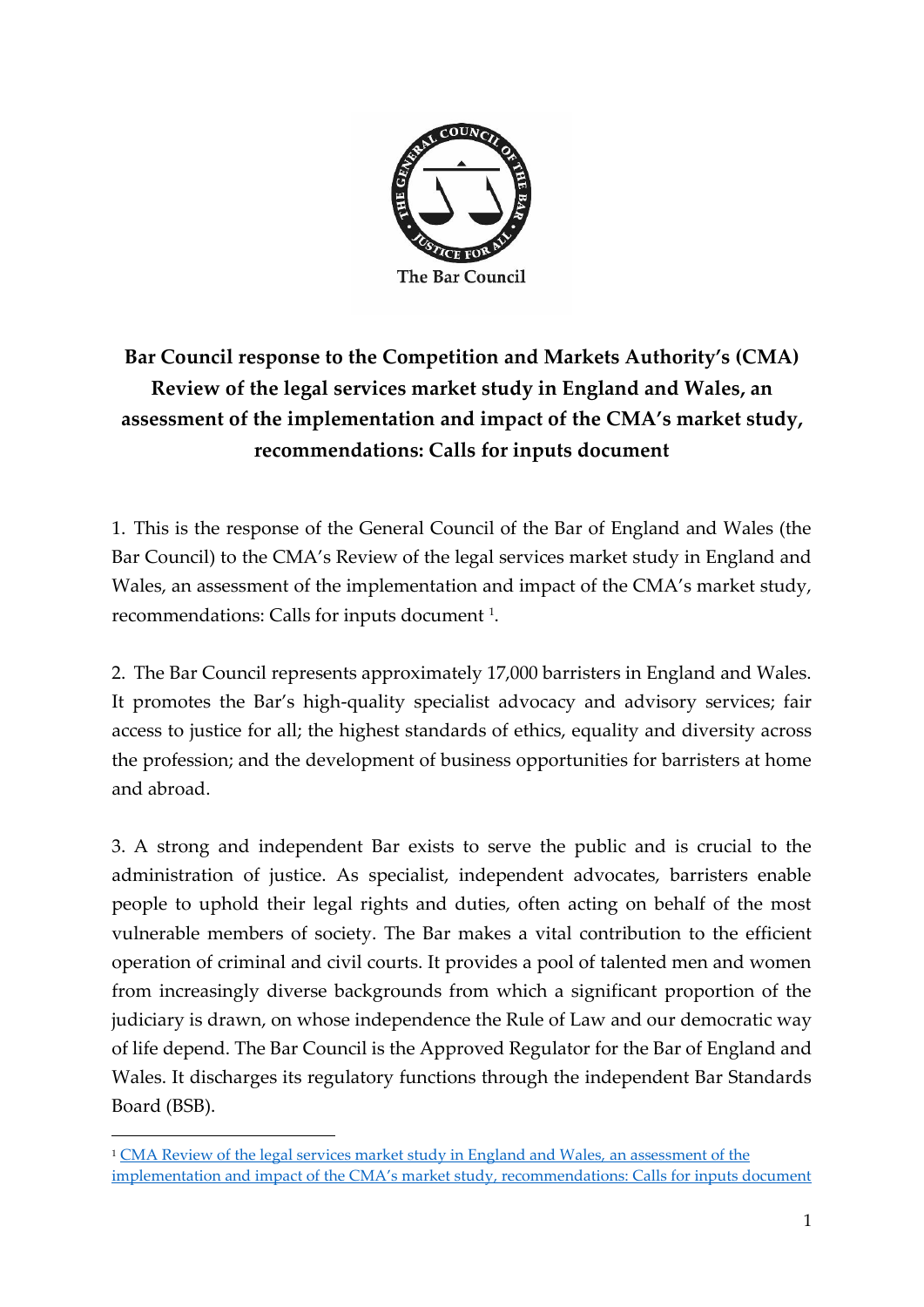### **Questions regarding information remedies and supply-side developments**

### **Q1. What challenges have legal service providers faced in complying with transparency measures, and how could these be addressed?**

4. The new transparency rules that apply to barristers came into effect in July 2019 and compliance was required by the BSB by January 2020. Therefore, the rules are relatively new, and it will take a while for them to be fully adopted by all those to whom they apply and also for their impact on consumers' behaviour to be felt and assessed.

5. The BSB carried out a compliance spot-checking exercise on the Bar early this year and found that, "75% of those assessed during our review were found to be either compliant or partially compliant". <sup>2</sup> They acknowledge that whilst this is encouraging, more work needs to be done to increase compliance. They have detailed their plans in this regard in their report.

6. The Bar Council has assisted barristers, chambers and "entities" (a term commonly used to describe both BSB authorised bodies and BSB licenced bodies) to comply with the rules by alerting them to the changes and explaining the effect of the new rules. We did this by summarising the changes in a Counsel magazine article<sup>3</sup> as well as a BarTalk<sup>4</sup> blog written by the Chair of the Direct Access Panel. In addition, we signposted barristers to the existence of the rules as well as the BSB's detailed transparency rules guidance documents in relevant Bar Council guidance documents that are located on the Bar Council Ethics Hub.<sup>5</sup> The Bar Council's Ethics advisers also supported the Bar by responding to queries on the rules from barristers and their support staff.

7. We have heard, anecdotally, that the rules that apply to all barristers, chambers and entities are relatively straightforward to comply with.

<sup>2</sup> BSB- [Compliance with the price, service and redress transparency rules](https://www.barstandardsboard.org.uk/uploads/assets/3359c36e-ef3e-449d-883e18c5ebeabad6/202006-External-Transparency-spot-check-report.pdf) 2020: 1

<sup>3</sup> <https://www.counselmagazine.co.uk/articles/the-new-bar-transparency-rules>

<sup>4</sup> A fortnightly update email sent to barristers by the Bar Council

<sup>5</sup> <https://www.barcouncilethics.co.uk/>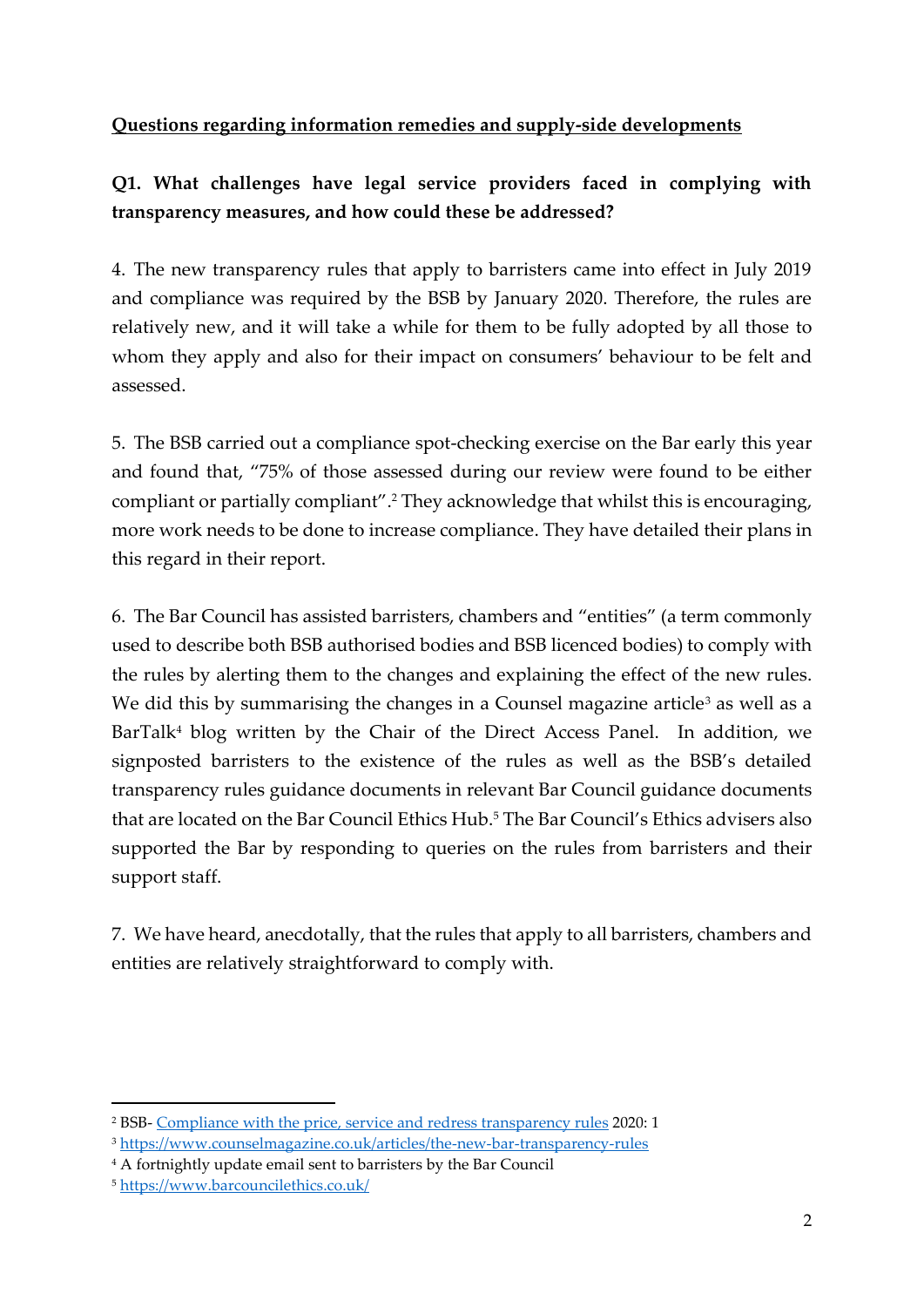8. For those subject to the additional rules that apply to those conducting work in certain defined areas<sup>6</sup> on a Public Access basis, providing prices can be timeconsuming. In response to a questionnaire sent to Chambers asking for input on this question, and particularly from public access barristers, we received largely the same answer that there were not significant challenges in complying with the transparency measures, though it could be time-consuming. It was felt it did not add much to the client experience and the main issue was that it was difficult to give anything other than a range for fees because cases vary so much, and coupled with various hourly rates, it results in a wide estimate. We received a very small number of responses to our questionnaire owing to time constraints, so the responses we received are not statistically significant.

9. Large chambers or entities with numerous members may find it challenging to capture the variance in fees between barristers with little experience and more experienced barristers by using a single fee range. When the fee range is too wide it is of limited in use to the consumer. However, the alternative is providing this information for each practitioner in each of the relevant areas of work; a timeconsuming task which generates a lot of information for the consumer to analyse.

10. As we said in our response to the CMA's 2016 Market Study Statement of Scope,

> "Much of the Bar's work is complex and varied. In general, the Bar does not undertake much bulk or routine work (which is likely to be the case in the areas of conveyancing and wills). For this reason, it is not practical to give a simple list of prices for services. In this regard, barristers' work is more akin to that of consultants, in that it is highly specialist and tailored to the individual client. There are a number of variables involved in determining a barrister's fee, including differences in types and areas of practice, individual experience and expertise, and charging structures. Each legal issue will require a bespoke solution and price."<sup>7</sup>

<sup>6</sup> Currently; Employment Tribunal cases (advice and representation for employers and employees); Financial disputes arising out of divorce; Immigration appeals (First-tier Tribunal); Inheritance Act advices; Licensing applications in relation to business premises; Personal injury claims; Summary only motoring offences (advice and representation for defendants); and Winding-up petitions. <sup>7</sup> [Bar Council response to CMA 'Market Study into the Supply of Legal Services in England and](https://www.barcouncil.org.uk/uploads/assets/5a0b3984-152d-44b6-89e5236d2d6e90d6/legalservicesmarketstudy.pdf)  [Wales.'](https://www.barcouncil.org.uk/uploads/assets/5a0b3984-152d-44b6-89e5236d2d6e90d6/legalservicesmarketstudy.pdf)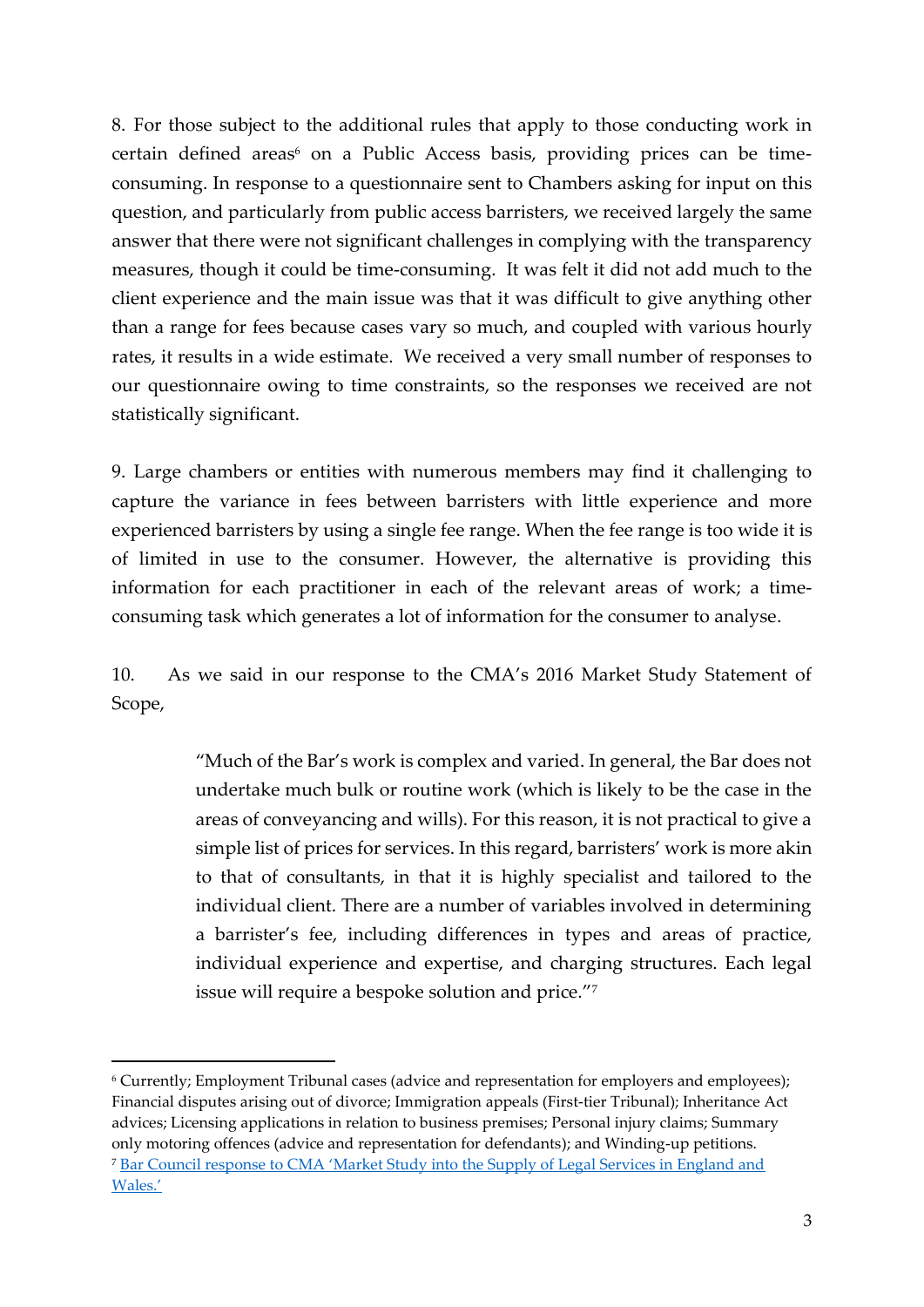11. Consequently, for work that is not standard or routine, it will always be challenging for barristers to give accurate and meaningful information on price without first speaking to the client to understand their needs.

**Q2. Are consumers engaging with the new transparency measures including the availability of price information, e.g. by accessing the pricing information on the provider websites and/or using this information in their interactions with providers? Does this differ between different areas of law?** 

12. We would reiterate that the mode of practice where consumers are most likely to actively engage with displayed prices is where instructions are received on a public access or licensed access basis by self-employed barristers. On 1 September 2020 there were 6,451 barristers with the public access accreditation, representing 38.6% of the practicing Bar<sup>8</sup>. Some of these barristers will use their accreditation daily and their business model will be based exclusively upon receiving instructions on a public access basis whereas others will take public access instructions seldom, if at all. There will also be many barristers that fall between both extremes. The point we are seeking to make is that the self-employed Bar operates first and foremost as a referral profession, being referred work on behalf of a lay client though professional clients. As we explained in our response<sup>9</sup> to the CMA's 2016 Market Study Statement of Scope,

"Professional clients of all types have a sophisticated understanding of the legal services market as this is the market within which they themselves operate. It follows that they will be in a strong position to assess the cost and quality of a barrister's services, and to make an informed choice – and thus a recommendation to the lay client – about whether the barrister has the requisite experience and expertise to provide the best possible service for the client at a competitive cost."

13. Even for public access barristers, we have responses from the questionnaire that indicate there is little evidence that consumers are engaging with the new transparency measures. Barristers and chambers staff have not encountered increased engagement by consumers over fees since the implementation of the transparency rules, and fees estimates are still quoted in the usual way (usually via telephone or

<sup>8</sup> This aggregated data is derived from data collected by Bar Council and Bar Standards Board <sup>9</sup>[Bar Council response to CMA 'Market Study into the Supply of Legal Services in Eng](https://www.barcouncil.org.uk/uploads/assets/5a0b3984-152d-44b6-89e5236d2d6e90d6/legalservicesmarketstudy.pdf)land and [Wales.'](https://www.barcouncil.org.uk/uploads/assets/5a0b3984-152d-44b6-89e5236d2d6e90d6/legalservicesmarketstudy.pdf)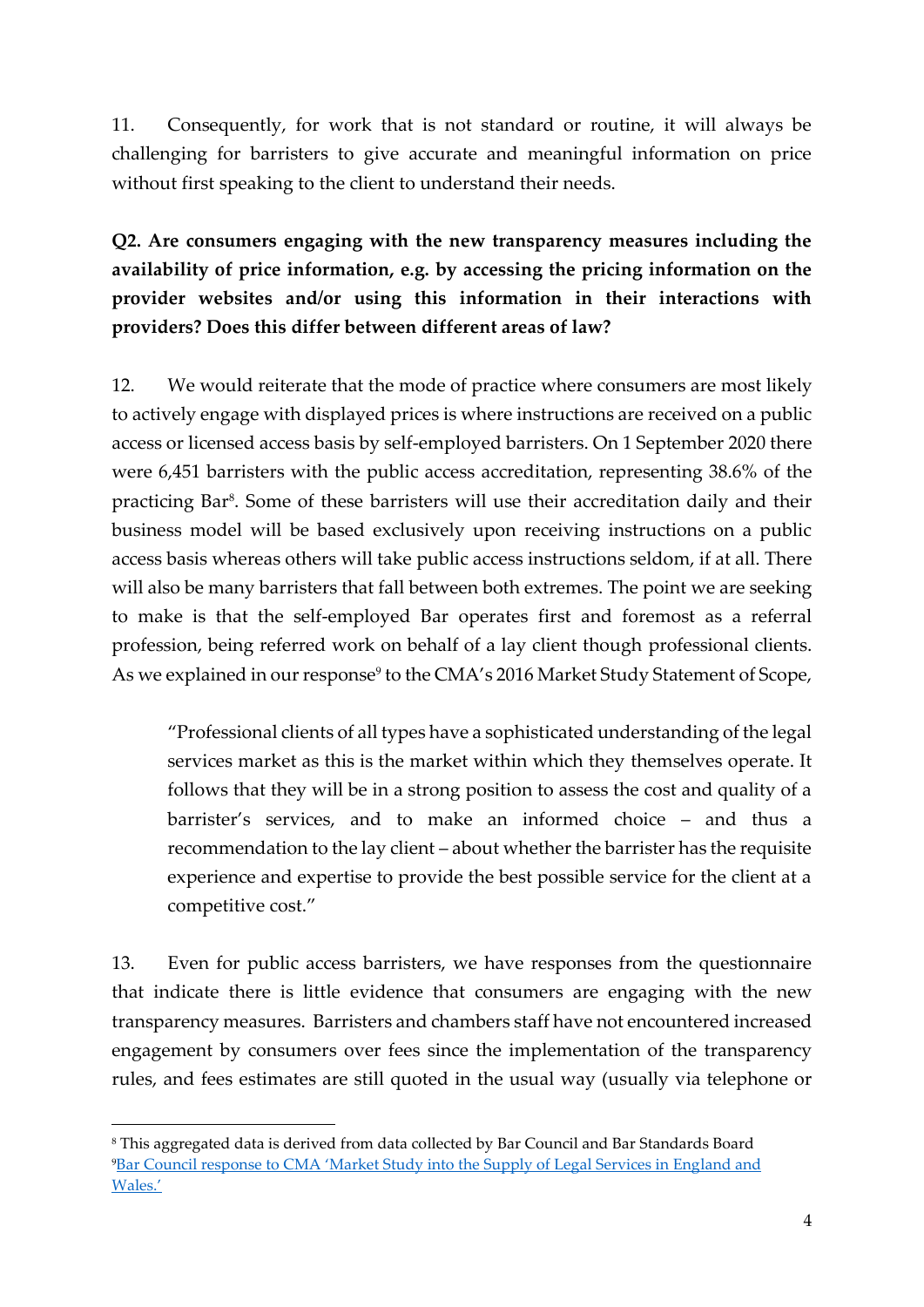email directly to clients). Additionally, there is little indication from the responses received, that clients have been comparing prices or reviewing the fees pages on websites any more than usual.

### **Q3. How effective have transparency measures been in driving competition? Does this differ across areas of law?**

14. It is difficult to assess this early on from the implementation of the transparency rules. We would also suggest that we are not the best placed to address this question. The responses to our questionnaire indicate that it is difficult to assess this as clients usually do not volunteer information on other barristers' fees, even if asked. It is difficult to assess how much competition has been driven in the barrister profession because clients tend to obtain different quotes for different levels of seniority, and those quotes can vary greatly. It should of course be borne in mind that the very nature of the self-employed Bar makes it inherently competitive and the ability of consumers to 'shop around' prior to instructing a barrister only increases this competition.

# **Q4. To what extent has the Legal Choices website helped consumers to navigate the legal services sector? To what extent has improved content been actively promoted by regulators, consumer/industry bodies and service providers?**

15. We have had little involvement in Legal Choices so are not best placed to comment.

16. We would however, to make the point that there is an important role for existing sources of information that are well established and known to consumers, for example the gov.uk website and Citizens Advice. There is a strong argument that those existing sources are the most suitable places to host information intended to help consumers to navigate the legal services sector. Hosting that information on a somewhat unknown website strikes us as both odd and inefficient, and potentially confusing for consumers. That said, some of the government webpages on law omit to mention barristers as source of advice and representation so there is room for improvement here.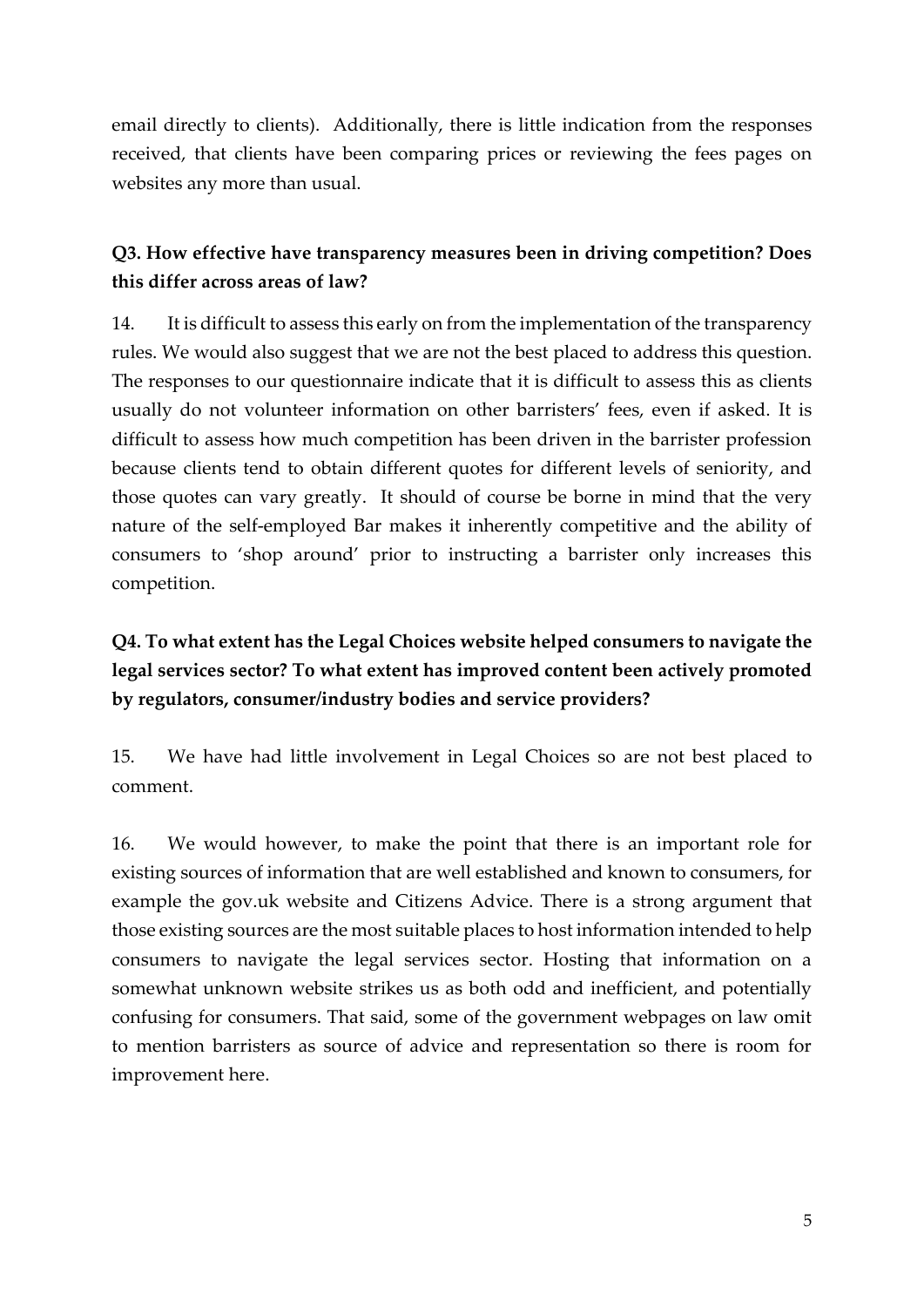# **Q5. To what extent are quality indicators needed to drive consumer engagement and competition? Which further indicators are needed and what are the barriers to these indicators being developed?**

17. We agree in principle that quality indicators have the potential to serve as a factor in consumers making informed decisions when purchasing legal services. We do not conclude that further quality indicators will drive competition between barristers, as the Bar is already an intensely competitive market.

18. Many quality indicators already exist in relation to the barrister profession and caution is needed before determining that further quality indicators are necessary. We have previously given details in our submission to the CMA study in 2016, of the wide range of information that is readily available to all potential clients to assess the quality of a barrister.<sup>10</sup> This information remains available to all consumers.

19. The Bar remains primarily a referral profession, professional and licensed access clients will generally be sophisticated repeat customers and will have in-depth knowledge of the market for barristers' services. Information about quality, such as that on Chambers' websites or Specialist Bar Association websites are available to all consumers. Whilst potential public access clients, engaging the use of a barristers' services directly through the public access scheme, are likely to have less experience of the legal services market, all the tools that are referred to in our submission are available to them.

20. All consumers also have access to **[The Barristers' Register](https://www.barstandardsboard.org.uk/for-the-public/search-a-barristers-record/the-barristers-register.html)** where consumers can "search for barristers who are authorised to practise in England and Wales. It records their practising status and address, the reserved legal activities they are authorised to undertake and whether they have been the subject of any disciplinary findings".<sup>11</sup> We also noted in our 2016 response<sup>12</sup>, the intense competition that is inherent in the barristers profession, particularly at the self-employed Bar.

21. Part of the response to the second part of the question, in relation to the possible barriers to quality indicators being developed, is dealt with in question 6 as many of the same issues are encountered with DCTs.

<sup>&</sup>lt;sup>10</sup> [Bar Council response](https://www.barcouncil.org.uk/uploads/assets/5a0b3984-152d-44b6-89e5236d2d6e90d6/legalservicesmarketstudy.pdf) to the Competition and Markets Authority paper 'Market Study into the Supply of Legal Services in England and Wales', paragraph 23

<sup>&</sup>lt;sup>11</sup> As noted by the Bar Standards Board on their [website page](https://www.barstandardsboard.org.uk/for-the-public/search-a-barristers-record/the-barristers-register.html), The Barristers' Register

<sup>12</sup> [Bar Council response,](https://www.barcouncil.org.uk/uploads/assets/5a0b3984-152d-44b6-89e5236d2d6e90d6/legalservicesmarketstudy.pdf) paragraphs 30-33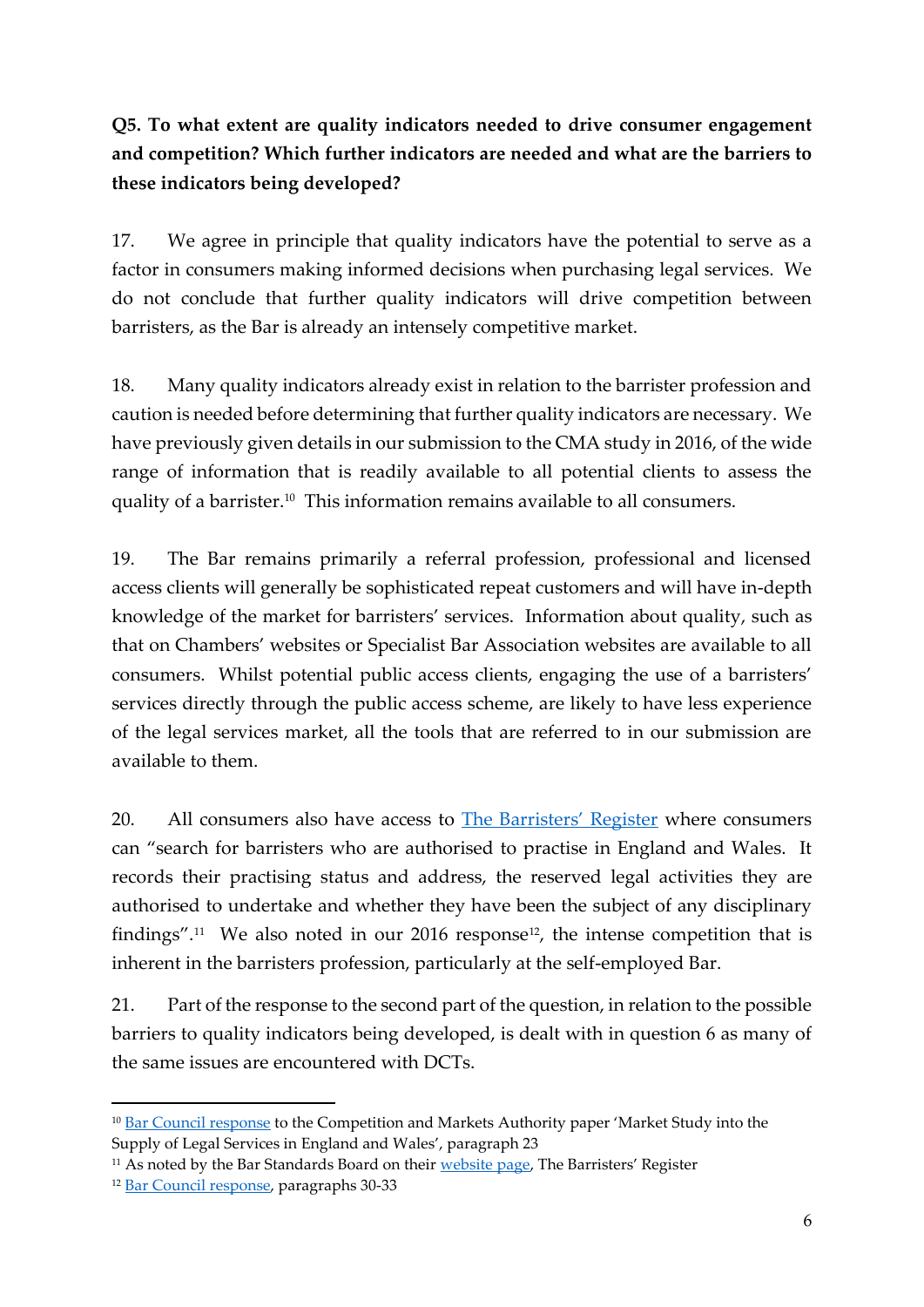# **Q6. To what extent are DCTs currently operating in the legal services market? What are the main barriers to greater use of DCTs in legal services and how can they be overcome?**

22. To our knowledge, DCTs are operating to a limited extent in relation to barristers. DCTs are probably of most use to clients of Direct Access Barristers as they do not benefit from having a professional client in place to help them assess cost and quality. The Direct Access Portal is one example, which allows consumers to search for public access qualified barristers for their case needs and compare barristers. The information available to consumers allows comparison between specialist area(s), years qualified, their location and the distance from the barrister to the consumer (and whether they would be willing to travel if further afield).<sup>13</sup>

23. To some degree, there are other smaller websites that also offer comparisons between barristers. For example, Clerksroom is a commercial and virtual Chambers with public access qualified barristers and mediators available to the public. Through this website, the public are provided with a selection of barristers and it is the consumer who chooses the barrister they wish to work with.<sup>14</sup>

24. We consider that these types of DCTs where consumers are able to navigate on a website to compare barristers do have a role to play in assisting consumers of legal services to make an informed choice.

25. There are though potential challenges in developing further quality indicators in relation to barristers, and these should be considered carefully before concluding whether new quality indicators are in fact needed.

26. Whilst the idea of customer reviews works well in some other sectors such as the hospitality sector, we question their usefulness in the context of legal services. Consumers purchase legal services infrequently<sup>15</sup>, which means that any review provided would not necessarily be a useful indicator for future consumers of that service. There is a possibility that consumers when judging the work of a barrister, could judge the quality of a barrister's work on the outcome of the case as opposed to the quality of the barrister's work. Consumers are not necessarily best placed to make

<sup>13</sup> [The Direct Access Portal](https://www.directaccessportal.co.uk/)

<sup>14</sup> [Clerksroom](https://www.clerksroomdirect.com/)

<sup>&</sup>lt;sup>15</sup> As noted by the LSCP, "Seeking out a legal services provider is a rare and infrequent activity for most consumers", ['Consumers feedback on quality indicators in legal services'](https://www.legalservicesconsumerpanel.org.uk/wp-content/uploads/2020/07/2020-07-15-LSCP-Quality-Report-FINAL.pdf) 20 July 2020, page 2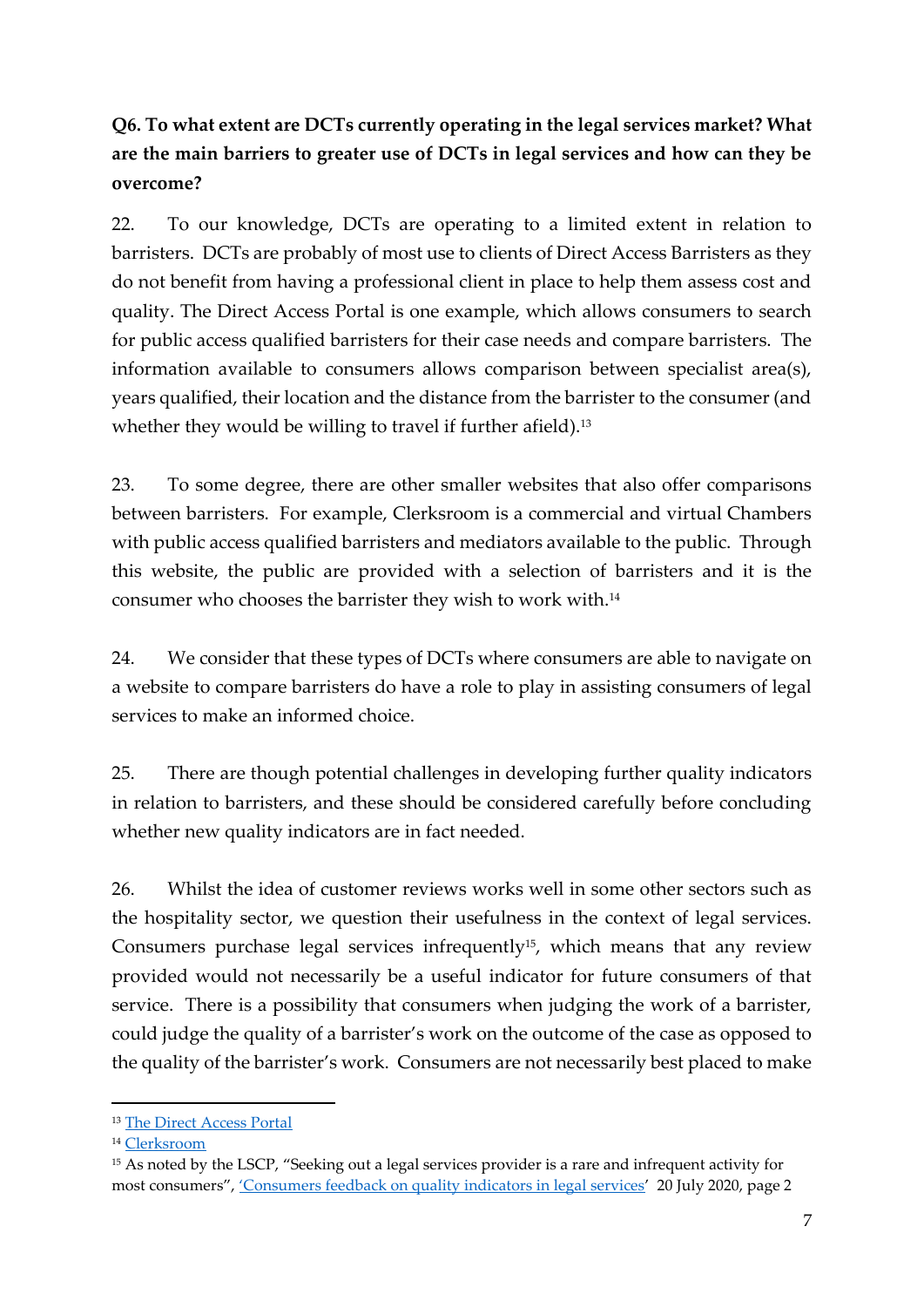a judgement on the quality of the service they received as there are a number of issues that may be dealt with, of which the consumer is unaware. As an example, barristers have to adhere to a Code of Conduct which includes drawing the court's attention to any decision which may be adverse to the interests of their client.<sup>16</sup> The client may judge their barrister negatively in this regard without understanding the barrister's full ethical duty. Quality indicators would not therefore necessarily provide a true picture of the service received, as taking these issues into account is not as simple as being able to provide a review for another service such as a hotel room or use of a hired car.

27. The Legal Services Consumer Panel (LSCP) recognise this limitation in its report titled, 'Consumers feedback on quality indicators in legal services', "Often their experience of customer service at this stage is used as a proxy for quality of service, regardless of the actual quality of legal advice offered."

28. It might also be difficult to develop indicators for barristers as the work undertaken at the Bar is so varied with specialists practising different skills in different areas of law. How, for example, does one meaningfully compare a shipping barrister giving contractual advice with a criminal defence barrister doing advocacy work. We consider, for example, that it would be challenging to have quality indicators for advocacy as different barristers have different approaches, which may suit one client better than another. Overall, as noted in our response to a recent Legal Services Board (LSB) consultation on Ongoing Competence,

"The Bar is a highly competitive referral profession and its core service of advocacy is delivered in public and in front of judges and lay and professional clients. There is little chance of hiding incompetence. Barristers owe duties, sometime conflicting, to their client and to the Court. These distinguishing features of the Bar are important, and we do not think they are shared by any other profession.*"* 17

29. This position has also been set out by the Chair of the LSCP who recently stated at a Legal Services Board summit that it would be very difficult to introduce quality indicators for advocacy, for the reasons set out above.

<sup>16</sup> gC5 of the BSB Handbook

<sup>&</sup>lt;sup>17</sup> [The Bar Council's Response to the LSB's Call for evidence on Ongoing Competence](https://www.barcouncil.org.uk/uploads/assets/cc4d10c9-34d4-4970-886780b85d900364/LSB-Ongoing-Competence-consultation-response.pdf), paragraph 89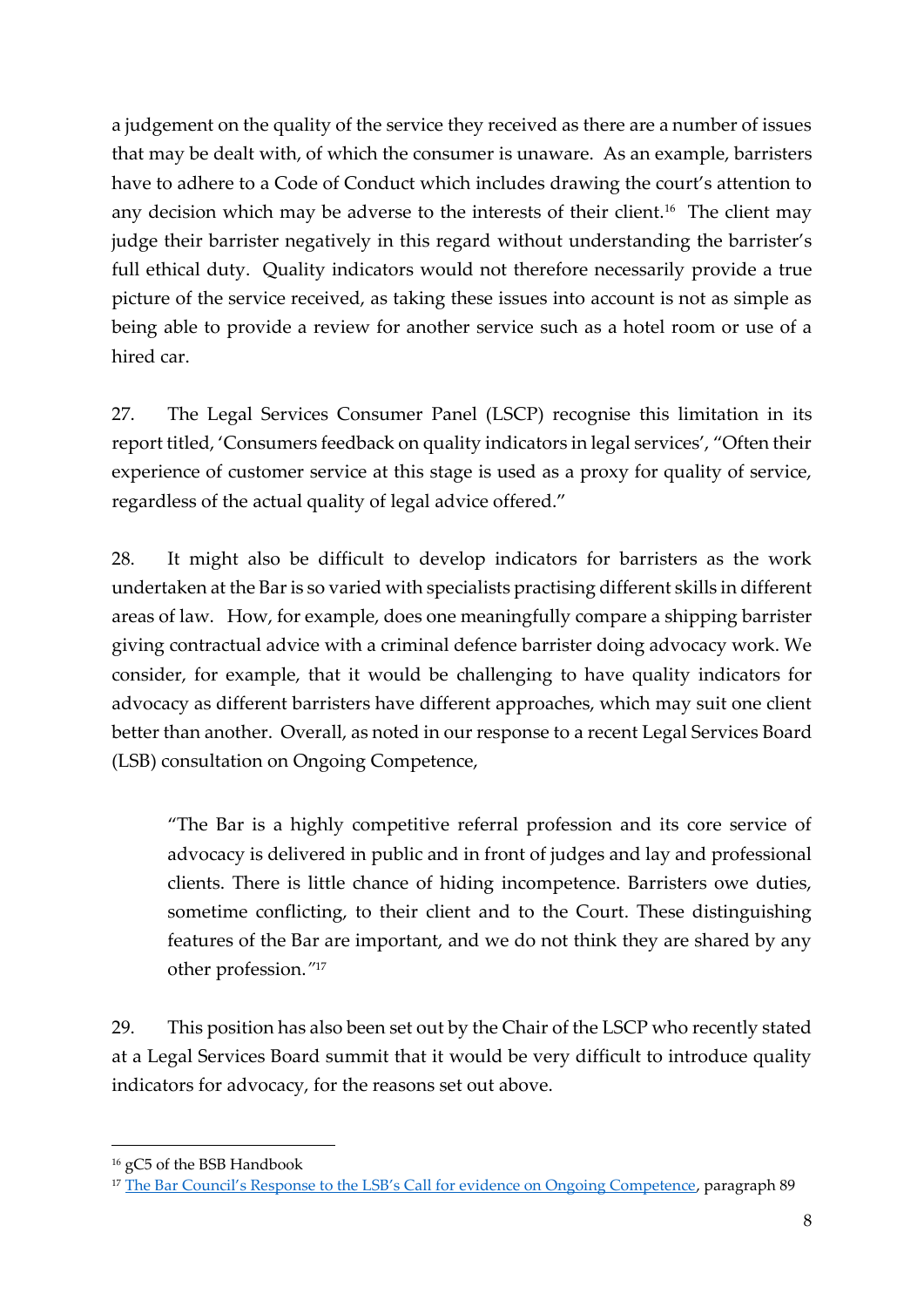30. In noting the difficulties in developing indicators for barristers, we are also concerned that barristers could be disproportionately impacted by negative reviews than other legal services providers. In our Bar Council response to the Legal Ombudsman's Transparency and Reporting Impact discussion paper, we noted that,

"barristers that practice in certain areas of law<sup>18</sup> or who are instructed in a certain way, can be more vulnerable to complaints being made against them to the Ombudsman. Consequently, the risk of prejudice is greater for such barristers, even where complaints are not upheld. At worst, this could act as a disincentive to practice in certain areas or law or to accept instructions in a certain way and could impede access to justice".<sup>19</sup>

31. Considerations that exist for barristers in terms of vulnerability to complaints may also apply in the context of negative reviews. Self-employed barristers may be more adversely impacted by a bad review than employed legal professions operating from within an authorised body. Barristers, particularly as a referral profession, rely heavily on their reputation. Just as in complaints data held by the Legal Ombudsman, a review may focus on the name of a self-employed barrister, whereas an employed legal professional may to some extent have a complaint focussing on the organisation as opposed to tarnishing the reputation of a particular individual. Any move to develop quality indicators, therefore, should take into account that self-employed barristers are more vulnerable to complaints, and should be approached with caution.

### **Q7. What impact have ABSs and lawtech had on driving innovation in the legal services sector? Are there any barriers deterring further innovation?**

32. In terms of innovative models for practising, the BSB regulates authorised bodies and licenced bodes. Authorised bodies must be wholly owned and managed by authorised persons, whereas licensed bodies, also known as ABS, can be partially owned by non-authorised individuals alongside authorised individuals. There are currently over 100 BSB authorised bodies, a substantial increase since 2016 when we noted the existence of 39 in our response to the CMA Statement of Scope. Most of these are single person entities. There are currently 12 BSB licensed bodies. Licensed bodies

<sup>&</sup>lt;sup>18</sup> Crime, Litigation, Family Law, Employment and Immigration and asylum were the top areas of law for complaints against barristers, source; email from the Legal Ombudsman in April 2019 <sup>19</sup> [https://www.barcouncil.org.uk/uploads/assets/0ca7c546-9677-423d-9ad862175f75a851/Bar-Council](https://www.barcouncil.org.uk/uploads/assets/0ca7c546-9677-423d-9ad862175f75a851/Bar-Council-response-to-LeO-transparency-discussion-paper-Jan-2020.pdf)[response-to-LeO-transparency-discussion-paper-Jan-2020.pdf,](https://www.barcouncil.org.uk/uploads/assets/0ca7c546-9677-423d-9ad862175f75a851/Bar-Council-response-to-LeO-transparency-discussion-paper-Jan-2020.pdf) paragraphs 31 – 32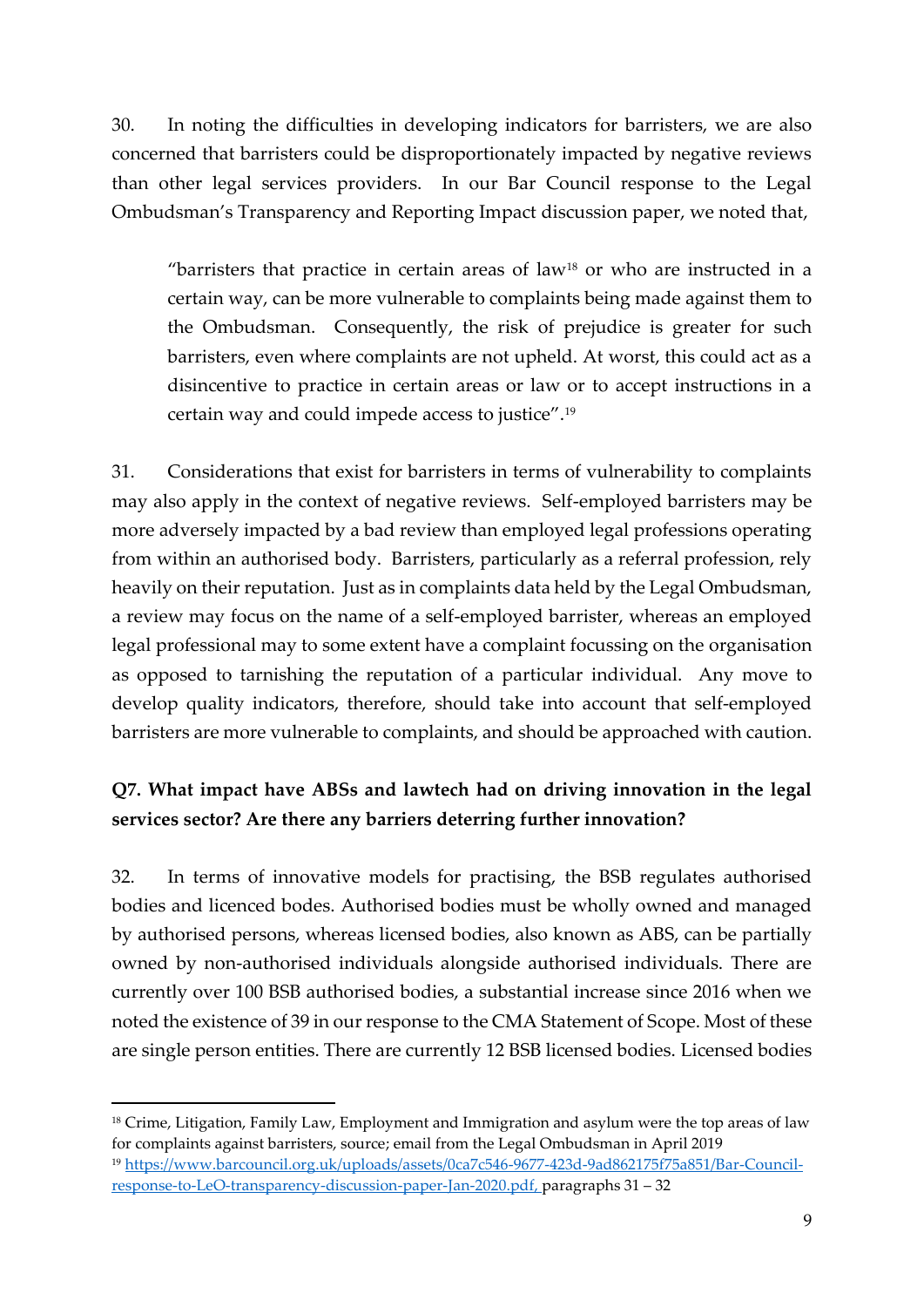allow barristers to form businesses with other professionals and have the potential to be innovative and indeed some are. BSB Licenced bodies have only been permitted since 2017 so it is relatively early days but the low numbers of them indicate that barristers' appetite for them is limited.

33. We stand by the conclusion in our 2016 response, that there has been a limited formation of multi-person entities by barristers and,

"this unquestionably signals the enduring appeal and cost-effectiveness of the chambers model, but also, fundamentally, the problem of conflicts which can arise in partnerships and other corporate entities. Barristers have a regulatory obligation to avoid such conflicts within the entity's own practice and conflicts between the entity's practice and the practice of any individual lawyers who also practise in other ways (e.g. as self-employed practitioners)."<sup>20</sup>

34. The Legal Services Act 2007 (LSA07) is advantageous in this regard as it has been flexible enough to allow for various entities to develop within the scope of its regulation. The BSB has enabled those barristers that wish to set up and be employed by authorised and licensed bodies do so. It should though be the decision of barristers to decide if ABSs are appropriate for them. We suggest that BSB authorised licenced bodies seem to have had limited impact to date in driving innovation in the legal services sector.

35. Lawtech has been adopted by most parts of the Bar since it can help chambers and barristers to work more efficiently. Increasingly, chambers and entities' sophisticated websites help consumers navigate their way through making an enquiry and using a barrister. Clerksroom have trialled a chatbot using AI to interact with potential clients.<sup>21</sup> FromCounsel is a business run by barristers that using a digital platform to update legal professionals on particular areas of law, supporting their particular area of practice. Covid19 has resulted in many barristers holding online meetings and conferences with clients and participating in hearings remotely. There is certainly some moderate innovation in the legal services sector and we believe the adoption of lawtech is only likely to increase as the variety of lawtech available increases. It is fair to say that until now much of the development in lawtech has been aimed at solicitors' firms since that market is much larger and more lucrative for

<sup>20</sup> [Bar Council response](https://www.barcouncil.org.uk/uploads/assets/5a0b3984-152d-44b6-89e5236d2d6e90d6/legalservicesmarketstudy.pdf)

<sup>21</sup> <https://www.clerksroom.com/profile?type=services&fl=B&pid=2229>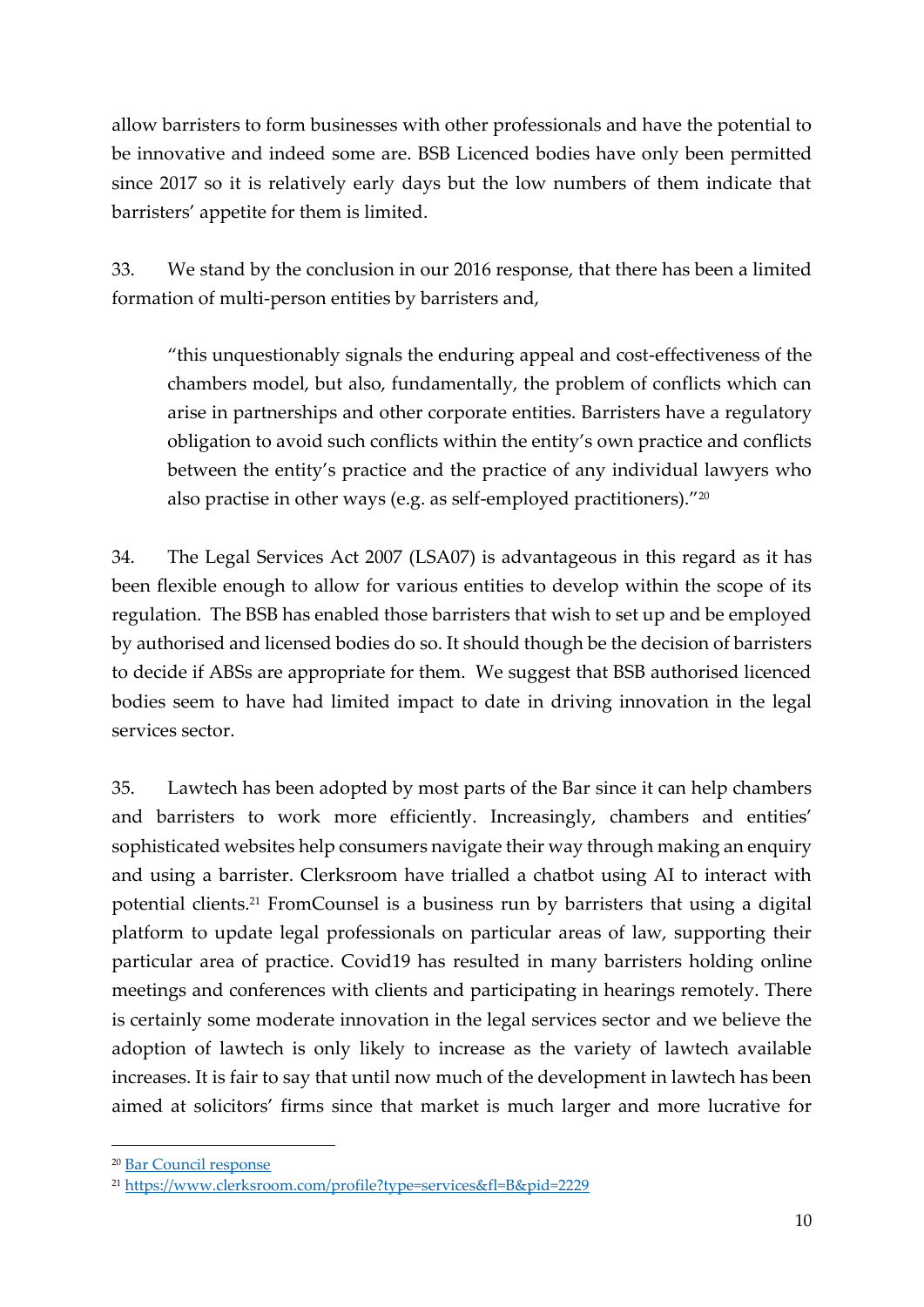developers. However, we continue to highlight and engage with opportunities where lawtech can be used to both assist with the smooth running of barristers' practices and to assist with access to justice for clients.

36. We note there are some concerns about lawtech that can be experienced by the consumer without the need for any human interaction in the delivery of the service. Whilst needs surrounding document production, bundling, discovery and the like can be somewhat met by new technology and software, we do not view that the job of presenting a case, of advocacy in the courtroom with often vulnerable clients and of client care can be adequately met by technology. There are also concerns surrounding judicial AI and algorithmic decision making<sup>22</sup>, which can lead to erroneous results.

### **Q8. Are there other developments which have had or will have a significant impact on competition in the sector?**

37. The BSB's 'Future Bar Training' programme of reform has brought significant changes to the education and training of barristers. These changes include the ability of students to attain the three components of Bar Training through any one of the four approved training pathways.<sup>23</sup> We would assume that once these changes become established, they will make it easier for a greater number of candidates from more diverse backgrounds to join the Bar.<sup>24</sup> One key change is the impact of reforms on the price of the vocational component of training: most training providers have reduced their costs by several thousand pounds. This may have an impact on competition.

38. Covid19 has clearly had a far-reaching impact on the barristers' profession, of which we are yet to see the full extent. A lot of criminal work halted at the height of the pandemic whilst we were in lockdown and we have heard reports of a significant reduction in cases being heard by the employment tribunals. Research we have conducted has revealed that the publicly funded Bar has been affected more severely than privately funded barristers. In our recent Bar survey<sup>25</sup>, publicly funded barristers<sup>26</sup> have seen a 69% reduction in fee income. Just as starkly, 29% of publicly

<sup>22</sup> <https://www.barcouncil.org.uk/resource/apqc-inaugural-speech-2-12-19.html>

<sup>23</sup> [https://www.barstandardsboard.org.uk/training-qualification/bar-qualification-manual/part-1](https://www.barstandardsboard.org.uk/training-qualification/bar-qualification-manual/part-1-overview/b2-approved-pathways.html) [overview/b2-approved-pathways.html](https://www.barstandardsboard.org.uk/training-qualification/bar-qualification-manual/part-1-overview/b2-approved-pathways.html)

<sup>24</sup> Stated intention by the BSB when deciding approach to training, paragraph 2 and 30-31: [https://www.barstandardsboard.org.uk/uploads/assets/148c471b-6181-473a-](https://www.barstandardsboard.org.uk/uploads/assets/148c471b-6181-473a-9f3dd9466cde475a/fbtpupillageafandcarpolicystatement-may18.pdf)[9f3dd9466cde475a/fbtpupillageafandcarpolicystatement-may18.pdf](https://www.barstandardsboard.org.uk/uploads/assets/148c471b-6181-473a-9f3dd9466cde475a/fbtpupillageafandcarpolicystatement-may18.pdf)

<sup>25</sup> Whole Bar Survey July 2020: Summary of findings

<sup>&</sup>lt;sup>26</sup> Those who receive over 50% of their income from publicly funded work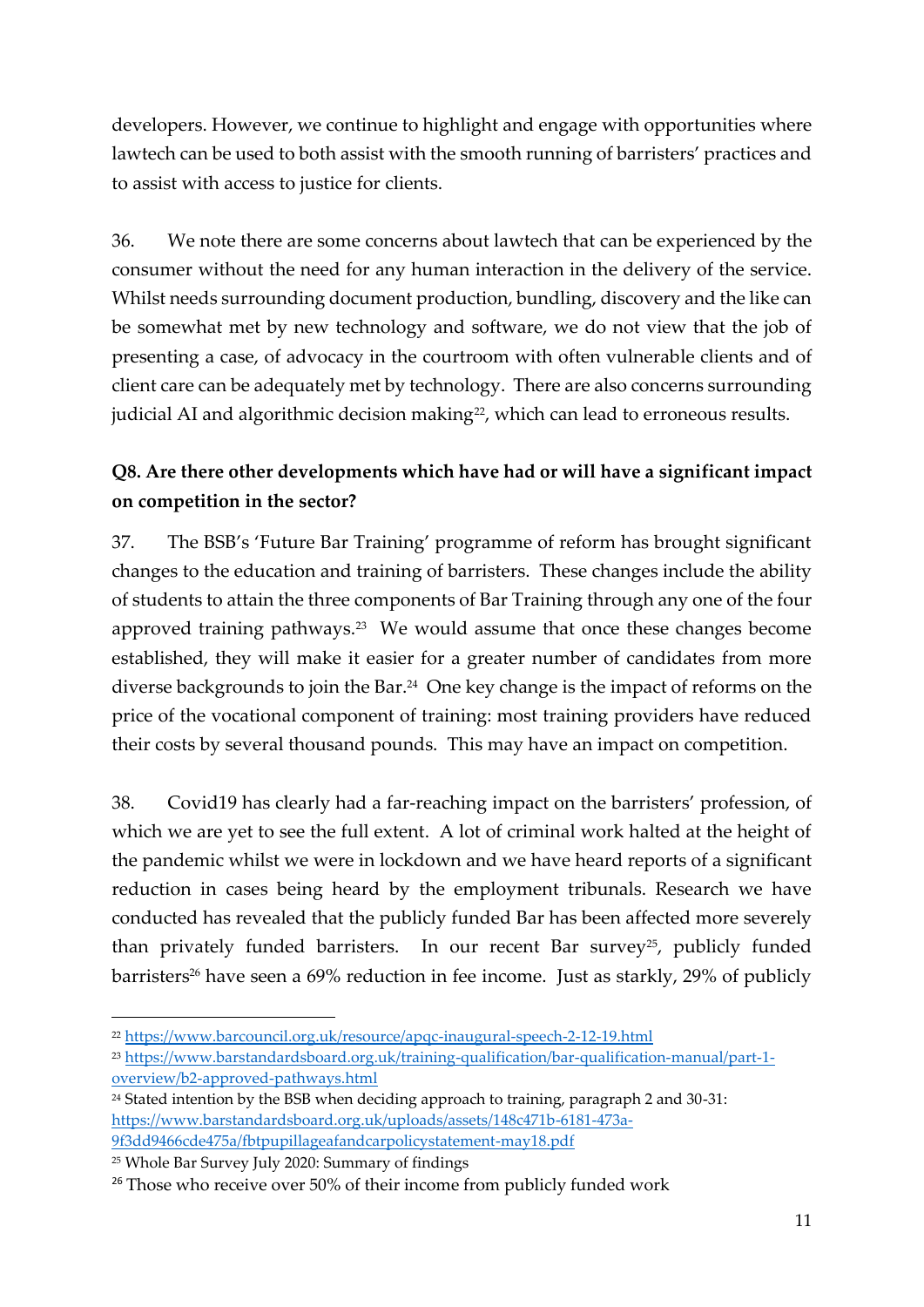funded barristers are uncertain whether they will renew their practising certificate next year and 36% of immigration practitioners are also uncertain of this. Of particular concern is that 38% of criminal barristers surveyed are uncertain whether they will still be practising law in 2021.<sup>27</sup>

39. It is particularly concerning that only 14% of those surveyed that are at the criminal Bar think that they will still be practising from their current chambers in a year. It is difficult to anticipate the effect this may have on competition.

40. We are also concerned about the impact of Covid19 on diversity at the Bar. Women on the whole are more adversely affected than men by the issues caused by the pandemic. As an example, during our survey, many women who are pregnant or on maternity leave or have just returned to work from it, expressed very serious concern about the ability to remain in the profession, due to the downturn in their work and consequent reduction in their income. As is stated in the report, BAME, women and state-educated barristers are triply hit – they are more likely to (i) be in publicly funded work (ii) face greater financial pressures and (iii) be primary carers for young children. It is difficult to anticipate the effect this may have on competition.

41. The pandemic is unlikely to have an effect on the numbers of students seeking to enter the profession.<sup>28</sup> However there may be issues with progression beyond the academic stage of training considering that 22% of chambers have delayed the start of pupillages for 2020, 27% of chambers have suspended recruitment of pupils for 2020 or 2021; and a further 26% are keeping their pupillage plans under review, meaning over half of pupillages across all practice areas are at risk.<sup>29</sup>

42. We are also concerned the potential closure of more Chambers will have an effect on competition. Despite Chambers making considerable savings, other efficiencies and full use of the furlough scheme, 58% of chambers anticipate they will not last 6-12 months. Even with the support of current Government measures, 70% have furloughed clerks, and a further 54% have furloughed other staff.<sup>30</sup> With this high take up of the furlough scheme in chambers, we are concerned that there will be

<sup>27</sup> Whole Bar Survey July 2020: Summary of Findings

<sup>&</sup>lt;sup>28</sup> The results will not be released until summer 2021 but we understand anecdotally that this is the case

<sup>29</sup> Heads of Chambers Survey Summary Findings June 2020

<sup>30</sup> Ibid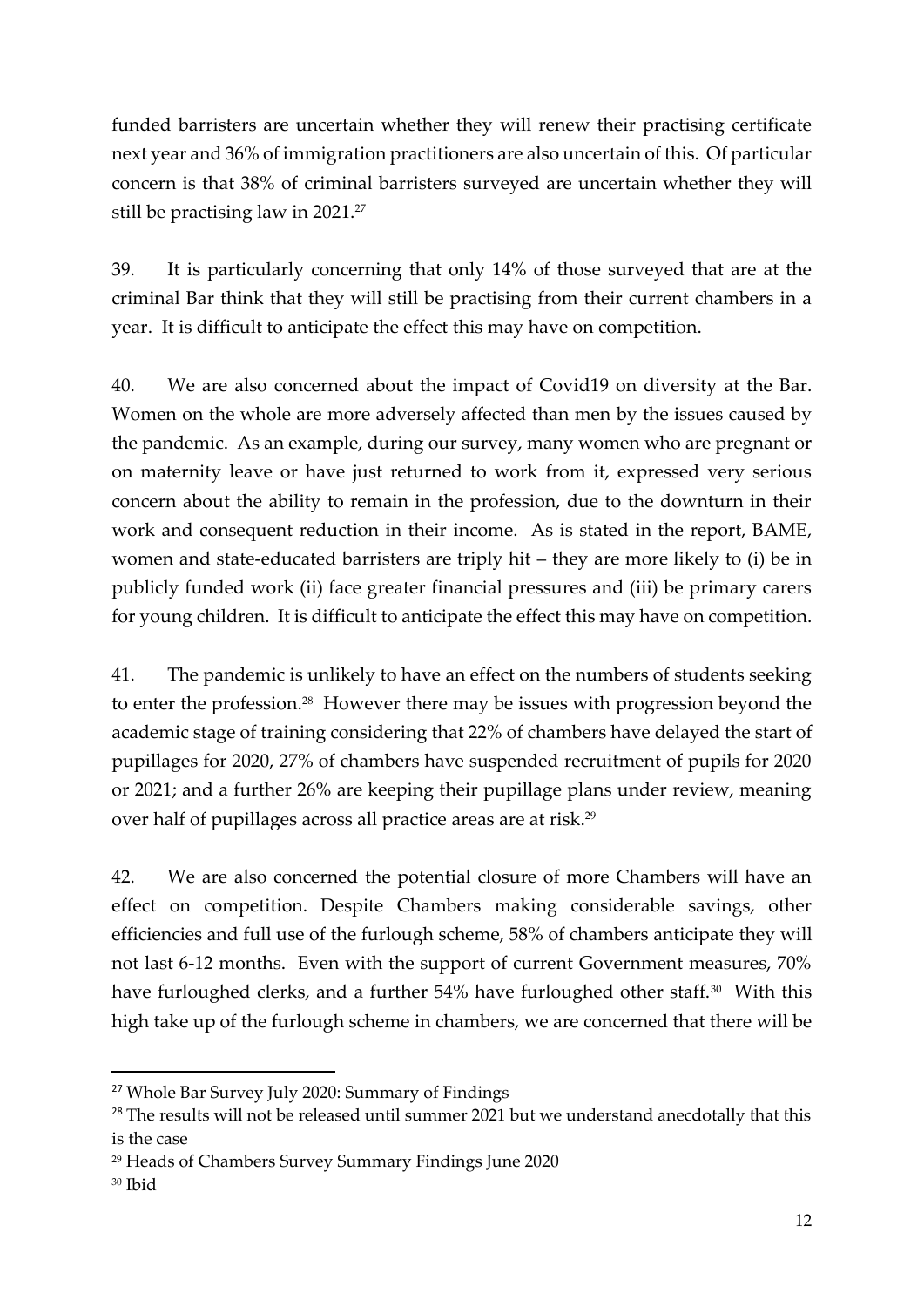eventually be redundancies across this sector. If this scenario plays out there will clearly be impacts upon competition.

# **Q9. Are further measures needed to drive consumer engagement and competition in legal services in addition to the areas we have identified above?**

43. Research by the LSB and LSCP has shown that consumers of legal services often don't understand whether or not their legal service provider is regulated and if they are, what that means. We think there is a greater role for Public Legal Education in terms of informing citizens of the role and importance of regulation. This would help them to distinguish between the regulated and unregulated sector and make an informed choice as to what level of protection they would like to their provider to have in place when purchasing legal services.

# **Q10. Are there any issues specific to the provision of legal services for small businesses that should be considered in order to improve competition for such customers?**

44. We can only talk from the perspective of the Bar. We believe that small businesses have a wide range of choice of barrister and ways of instructing them. They can instruct them via a professional client, typically a solicitor, or directly via licenced access, if they are a member of one of the BSB designated professions or hold a license or, also directly, on a public access basis, where the barrister has Public Access accreditation. On 1 September 2020 there were 6,451 barristers with the Public Access accreditation, representing 38.6% of the practicing Bar<sup>31</sup>. There are many sources of information and platforms where barristers' services are advertised that will facilitate competition.

### **Questions regarding redress and regulation**

**Q11. What measures can be taken to develop a more flexible and proportionate regulatory framework within the Legal Services Act 2007 without requiring any, or only light touch, further legislative change, for example a review of the reserved activities as being considered by the LSB?** 

<sup>&</sup>lt;sup>31</sup> This aggregated data is derived from data collected by Bar Council and Bar Standards Board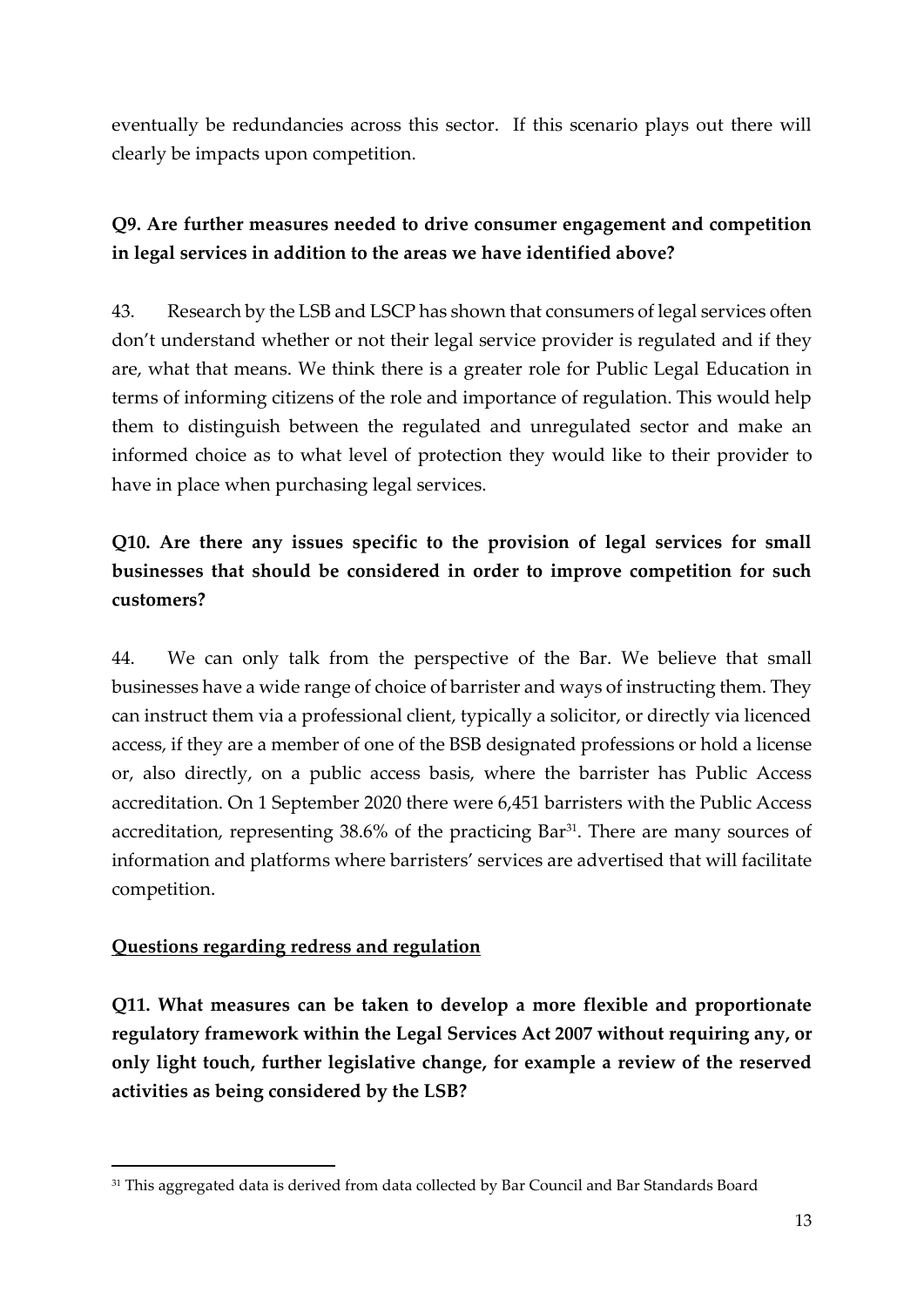45. The LSA07 has already proven flexible in that fairly significant developments have taken place within it that have opened up the legal market to more competition. For example, barristers can conduct litigation and enter into partnership with other legal professionals and non-authorised persons in BSB authorised and licenced bodies. There is a myriad of ways in which they can practice within the rules; as a member of multiple sets of chambers, as a sole practitioner, as an employed barrister, in a dual capacity where they are simultaneously employed and self-employed and where they take some or all of their instructions directly from the public. Solicitors have experienced Solicitors Regulatory Authority led changes in recent years that have opened up new avenues of practice for them, again, within the LSA07, demonstrating its flexibility.

46. The BSB is risk based in its approach, evident in its review of the legal education and training of barristers, the more flexible continuous professional development (CPD) regime introduced in 2017 and its risk-based supervision of chambers, entities and sole practitioners. They aim to regulate in a proportionate manner. It has done all of this within the LSA07.

47. As mentioned, there has recently been significant overhaul of the education and training and qualification route at the Bar with the introduction of the 'Future Bar Training' programme. We anticipate this will lower barriers to entry and encourage a greater level of diversity at the Bar. We are cautiously optimistic it will also have a positive impact on competition.

48. The legal service sector is under considerable strain right now with the financial resilience of many barristers and the businesses they operate from significantly weakened. At the same time the Bar is trying to deal with a combined court backlog of well over half a million cases<sup>32</sup>, growing daily under challenging circumstances with remote hearings and socially distanced juries in some instances. We are wary of the potential for regulatory change (whether taking place within the LSA07 or outside it) to cause disruption and damage to the Bar and its ability to meet the needs of consumers of legal services and the administration of justice. For these reasons if any changes are required – and that case is yet to be made, we would much prefer change

<sup>&</sup>lt;sup>32</sup> According to the latest HMCTS management information, the combined magistrates' and Crown court backlog stands at 568, 678 cases. HMCTS (13 August 2020) HMCTS weekly operational management information. March-July 2020" [https://www.gov.uk/government/statistical-data](https://www.gov.uk/government/statistical-data-sets/hmcts-weekly-management-information-during-coronavirus-march-to-july-2020)[sets/hmcts-weekly-management-information-during-coronavirus-march-to-july-2020](https://www.gov.uk/government/statistical-data-sets/hmcts-weekly-management-information-during-coronavirus-march-to-july-2020)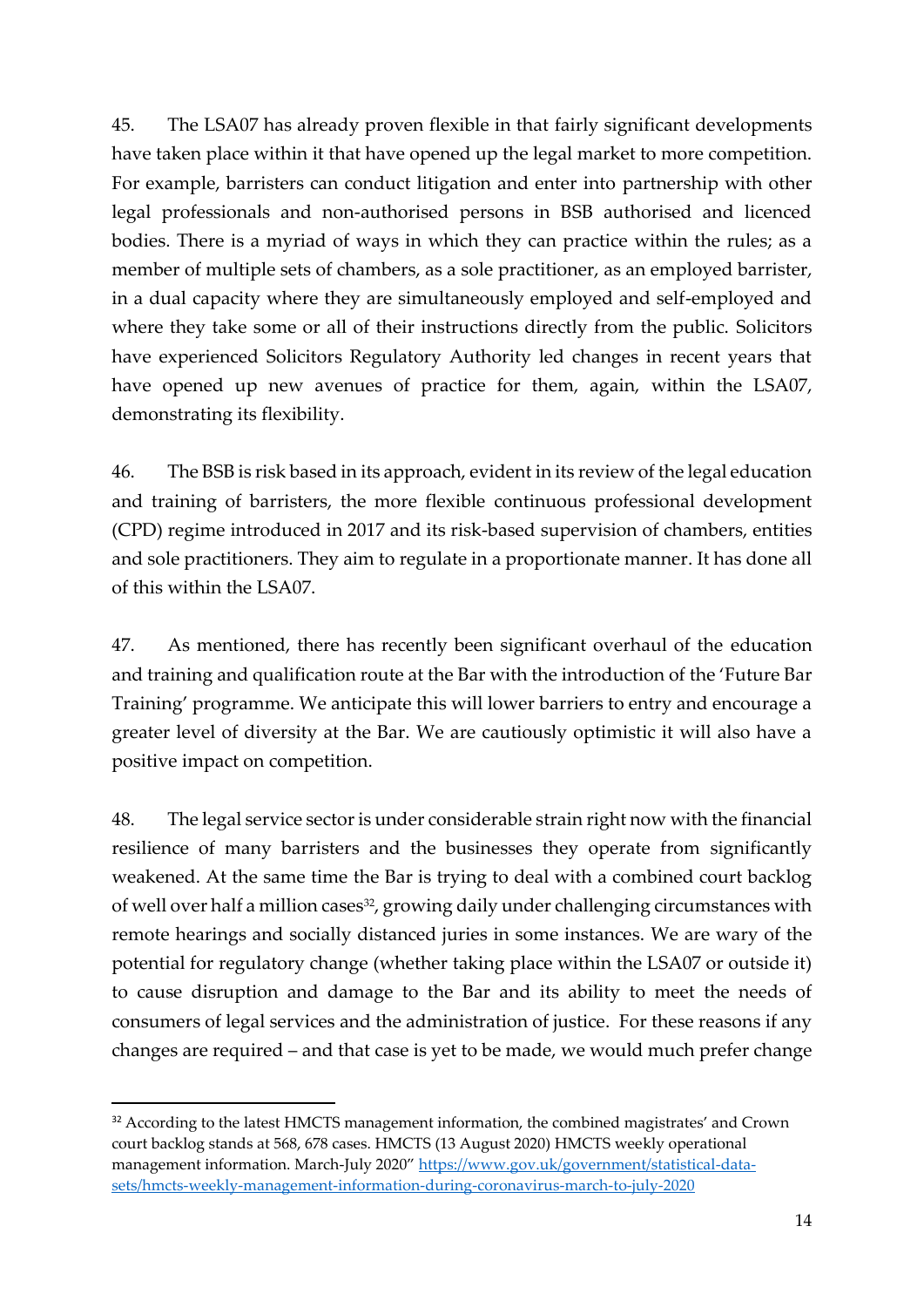within the scope of the Act rather than change by legislative reform. A measure and evidence-based approach to any review of the reserved legal activities is also favoured.

49. We are not convinced there is evidence of a problem with the reserved legal activities that warrants their being changed in any way. We will be interested in the findings of the LSB review of reserved legal activities but would urge that particular caution be exercised when considering those activities which have a public interest role, namely, exercising a right of audience and conducting litigation. Currently, only authorised providers can conduct both of these and that brings with it a high degree of consumer confidence and consumer protection as well as helping support the administration of justice and rule of law.

50. As the CMA acknowledged in its 2016 Legal Services Market Study Final Report,

> "Overall we have not found that the scope of the reserved legal activities has a significant negative impact on competition. We note that unauthorised providers, which may be lower cost providers, are restricted from competing to some extent in the legal areas to which the reserved legal activities relate. However, there are a large number of providers in these legal areas and the scope of the reservations tends to be narrow, which allows unauthorised providers to work around them."<sup>33</sup>

51. There does not seem to be a strong case, if any, for their reform when considering their impact on competition within the sector. There will always be a trade-off between higher levels of consumer protection and competition, and we consider that, in the case of the reserved activities, the balance which has been struck is correct.

52. The Bar Council believes that 'conducting litigation' and 'exercising rights of audience' are high-risk and vital to the administration of justice. These reserved legal activities have a clear public interest basis for a high level of regulation. It follows that both activities are best provided by individuals who are qualified, subject to professional regulation and hold professional indemnity insurance. With regulation comes assurance of a high level of standards of training and conduct, insurance and

<sup>33</sup> CMA [Legal Services Market Study Final Report](https://assets.publishing.service.gov.uk/media/5887374d40f0b6593700001a/legal-services-market-study-final-report.pdf) 2016: 13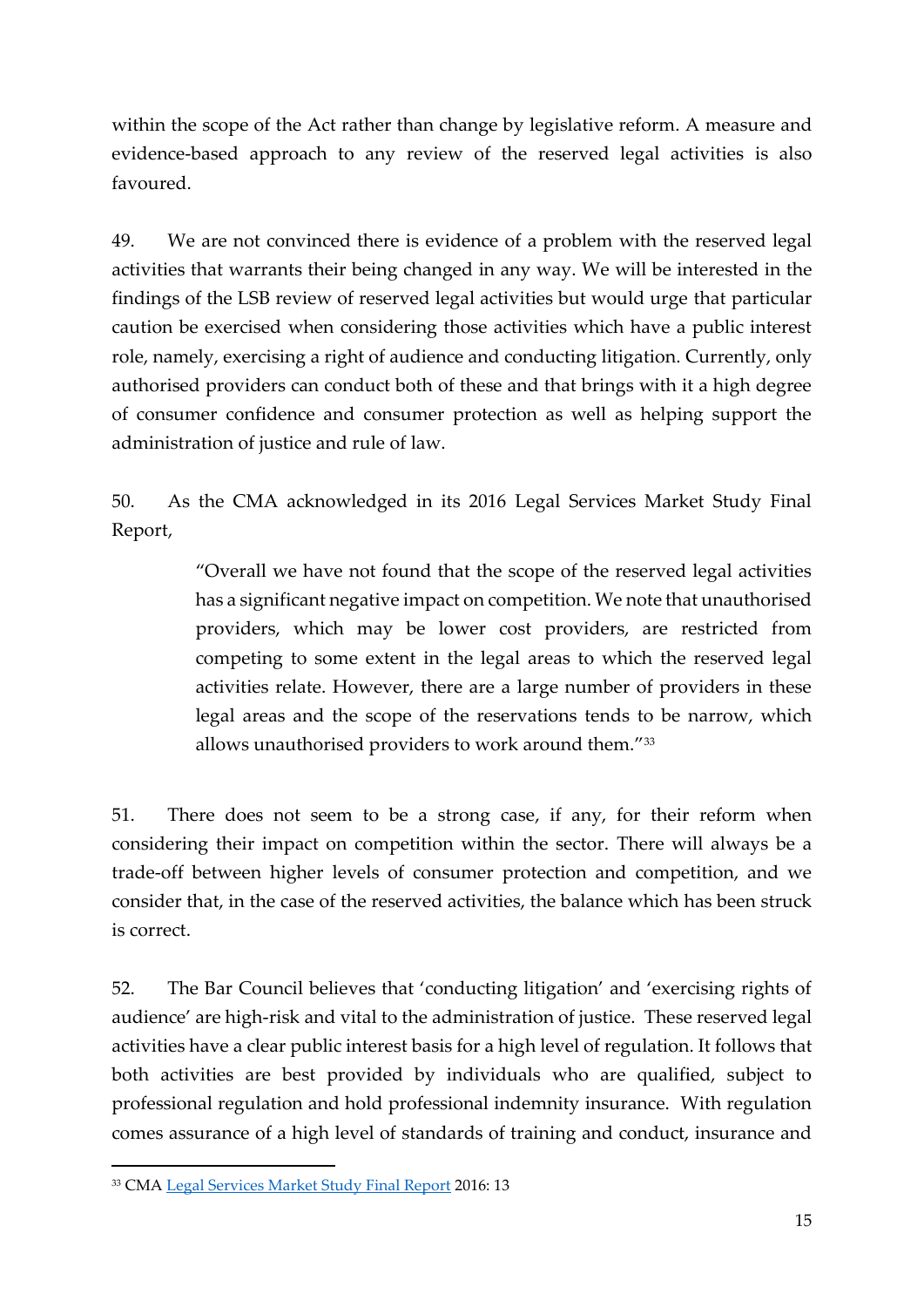access to means of redress. Membership of the barristers' profession fosters a professional ethos, mutual support and encourages high professional standards. This must be maintained in the public interest.

53. The quality of service would be likely to be reduced if rights of audience were not reserved activities, and anybody could provide advocacy services. Remunerated Mackenzie friends, who can sometimes be given permission by a judge to exercise a right of audience, have been the subject of criticism and their clients may not be aware that they are not afforded the same protections as clients of regulated lawyers such as barristers or solicitors. Other interests and regulatory objectives would also be put at serious risk. It is vital for the proper functioning of our courts and legal system, that those exercising rights of audience and conducting litigation are properly trained, regulated and insured. This runs in tandem with the duty owed by those lawyers to the courts and judges they are appearing before, which is not only in the public interest, but also ensures the proper administration of justice which in turn is essential to the rule of law.

54. On the question of whether the remaining four reserved legal activities, (administration of oaths, probate activities, reserved instrument activities and notarial activities) should remain reserved, in our view it is essential that any review of them contains an assessment of not only the public interest but also the risk of harm to individual consumers. For further views on the reserved legal activities please see our response to question 5 of the CMA's initial questions on the reserved legal activities in 2016.<sup>34</sup>

55. It is less risky and damaging to the legal services market to evolve slowly and allow for barristers and the business from which they operate to adapt to changes rather than introducing sudden and large-scale change. There must be adequate assessment of the impact of any changes and for any disruption caused by those changes to clearly outweighed by the expected benefits.

**Q12. Would such measures above be sufficient to deliver effective change that can promote competition and optimise consumer outcomes in the longer term?** 

<sup>34</sup>[https://www.barcouncil.org.uk/uploads/assets/c42bd531-11e0-42d0-](https://www.barcouncil.org.uk/uploads/assets/c42bd531-11e0-42d0-a9e0fa9c8f7b0702/barcouncilresponsetocmasinitialquestionsonreservedlegalactivities.pdf)

[a9e0fa9c8f7b0702/barcouncilresponsetocmasinitialquestionsonreservedlegalactivities.pdf](https://www.barcouncil.org.uk/uploads/assets/c42bd531-11e0-42d0-a9e0fa9c8f7b0702/barcouncilresponsetocmasinitialquestionsonreservedlegalactivities.pdf)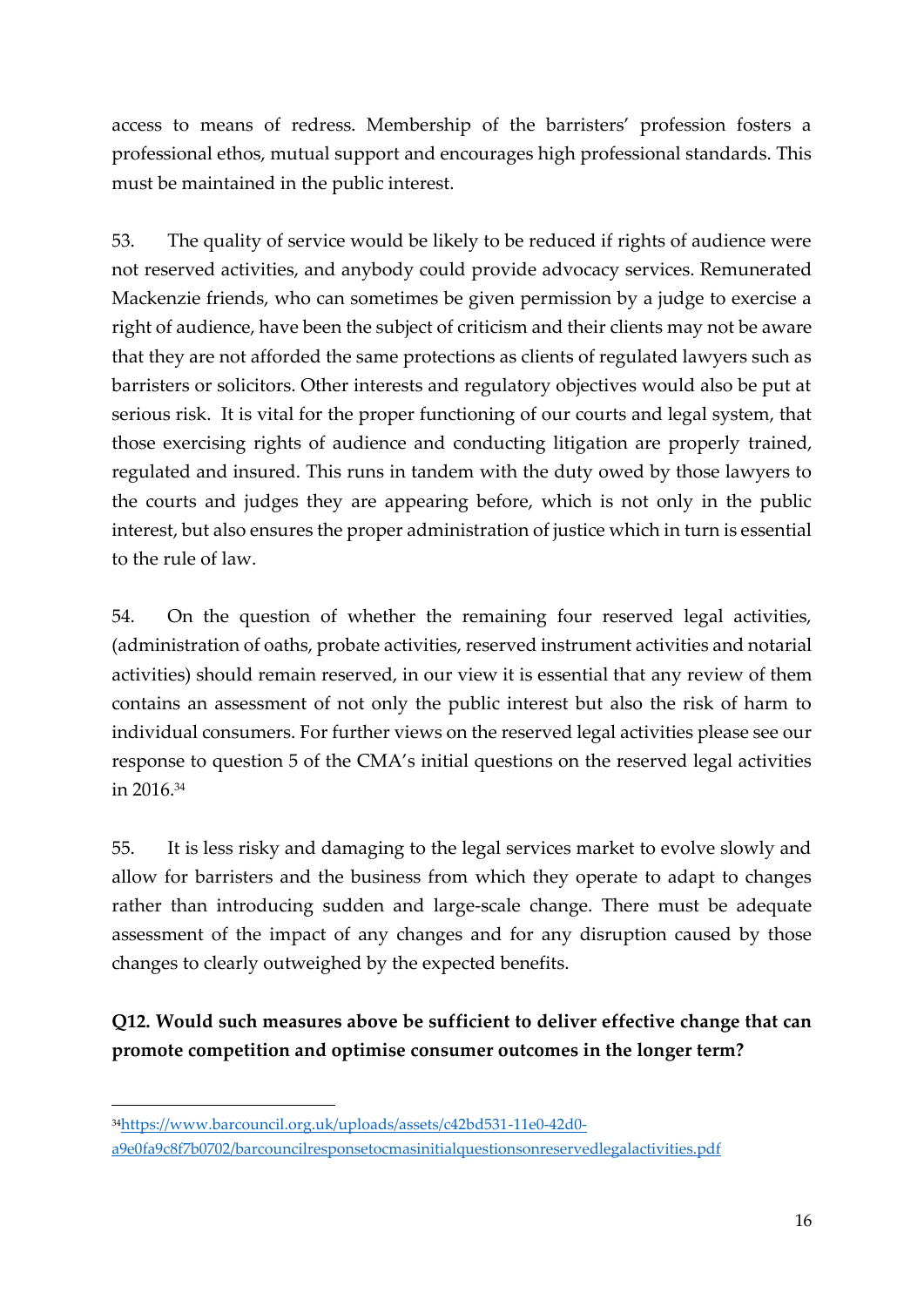56. The LSB has already got a busy and ever-growing programme of reform underway with recent changes to the Internal Governance Rules, a project on Ongoing Competence, their reform of the Practising Certificate rules, as well their planned review of the Reserved Legal Activities in 2021. This demonstrates that they can make plenty of regulatory changes within the current regulatory framework.

**Q13. To what extent is there merit in extending the regulatory framework to include unauthorised providers? What evidence is there of consumer detriment from unregulated providers, or other rationale, to warrant this?** 

57. We believe that regulation of legal service providers benefits consumers of legal services as well as the administration of justice. As we stated in our response to the CMA's Market Study statement of scope in 2016,

"Barristers have a number of core duties and a strict Code of Conduct which ensures that they operate to the highest professional and ethical standards. This is vital for ensuring consumer protection and for maintaining the Bar's reputation as a provider of high-quality legal services. For example, barristers are bound by the 'cab-rank rule,' which requires them to accept instructions for which they have appropriate experience as a matter of course unless there is a good reason to refuse. This is vital for ensuring access to justice and also serves to widen client choice. Barristers are strictly prohibited from paying or receiving referral fees, which underpins the integrity of the profession and prevents conflicts of interest. In addition, barristers themselves and BSBregulated entities are prohibited from handling client money, which decreases the regulatory risk associated with the Bar." 35

58. Further, barristers must meet certain academic and vocational standards to qualify, complete annual CPD, hold professional indemnity insurance, are subject to conduct regulation by the Bar Standards Board and fall within the jurisdiction of the Legal Ombudsman.

59. Critical to any decision about whether regulation should be extended to include unauthorised providers of legal services is an understanding of the extent of their activities and the harm they may or may not be causing consumers of legal services

<sup>&</sup>lt;sup>35</sup> [Bar Council response to CMA 'Market Study into the Supply of L](https://www.barcouncil.org.uk/uploads/assets/5a0b3984-152d-44b6-89e5236d2d6e90d6/legalservicesmarketstudy.pdf)egal Services in England and [Wales.'](https://www.barcouncil.org.uk/uploads/assets/5a0b3984-152d-44b6-89e5236d2d6e90d6/legalservicesmarketstudy.pdf)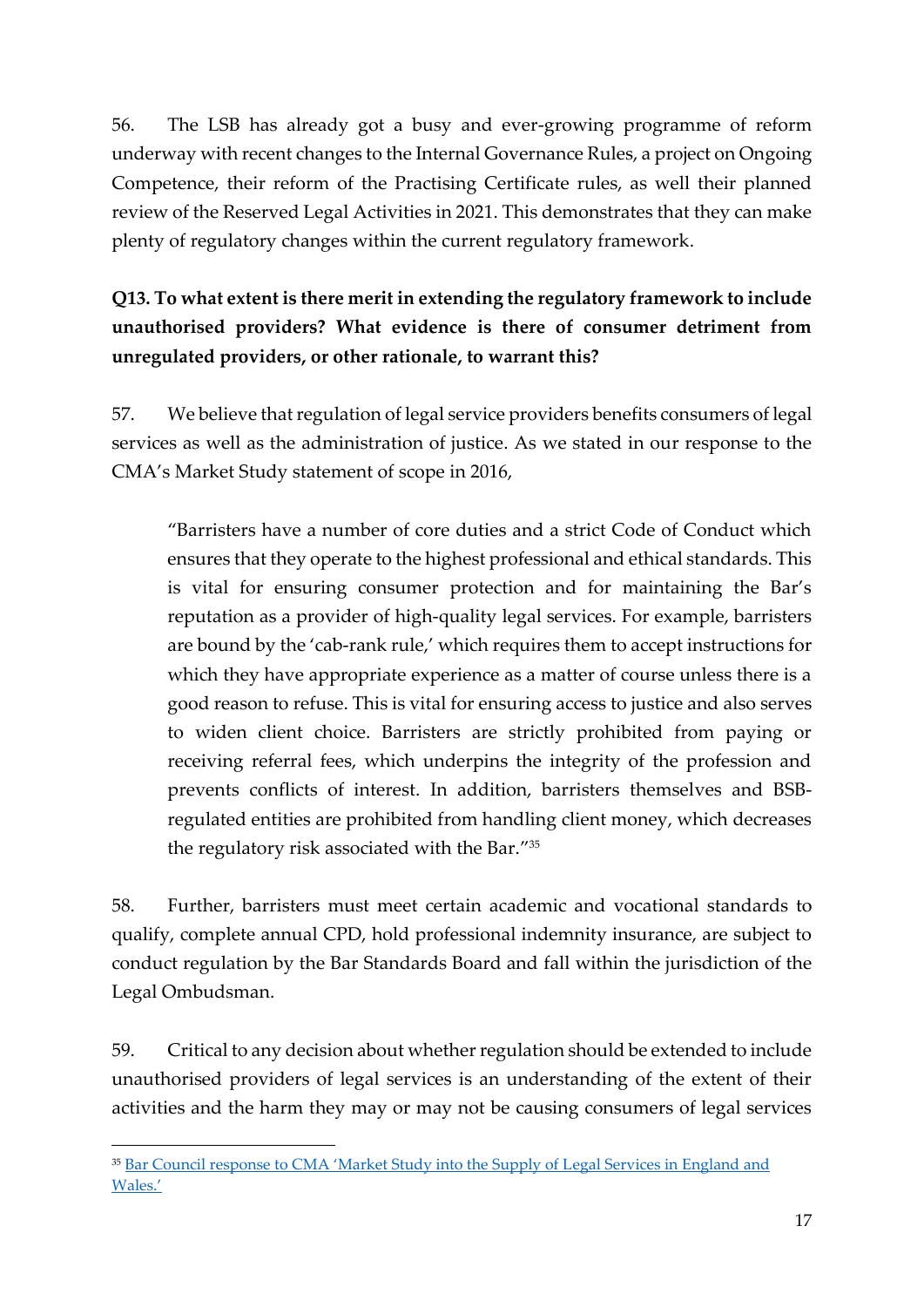and the administration of justice. The CMA acknowledged a lack of evidence pertaining to the unauthorised part of the legal services sector in its 2016 Final Report.<sup>36</sup> In the limited research the CMA conducted as part of the market study, it did not find any evidence of significant issues regarding unauthorised providers in relation to sales practices, quality of legal advice and clarity of information, <sup>37</sup> though it admitted it didn't necessarily have the full picture. The LSB noted in their report on unregulated providers in 2016 that, "this study is not a comprehensive analysis of consumer detriment and further work would need to be undertaken for a complete analysis of benefits and risks."<sup>38</sup> Clear evidence of widespread and significant harm is lacking. We would agree that there needs to be a robust evidence base before regulation is widened beyond that envisaged by Parliament when they passed the LSA07 to encompass the unauthorised sector.

60. In 2016 the LSB commissioned research on the for-profit provision of legal services by unauthorised service providers and found they only represented a small part of the sector,

"For profit unregulated providers make up a small proportion of the legal services market. In the individual legal needs survey, they represented 4.5-5.5% of cases in which consumers paid for advice or representation. "<sup>39</sup>

61. The LSB concluded it was, "smaller than expected".<sup>40</sup> It is not clear that the scale of operations of the for profit unauthorised sector is sufficient to justify regulation. In the same 2016 LSB report on for profit provision of legal services by unauthorised service providers it found that,

"More than half of consumers who instruct for profit unregulated providers are aware of their regulatory status. Of those who don't check, a significant proportion do not do so because they assume that they are regulated."<sup>41</sup>

62. The LSB concluded that, "Consumers should be encouraged to check whether or not providers are regulated". At that time it favoured a Public Legal Education

<sup>40</sup> Ibid

<sup>36</sup> CMA [Legal Services Market Study Final Report](https://assets.publishing.service.gov.uk/media/5887374d40f0b6593700001a/legal-services-market-study-final-report.pdf) 2016: 12

<sup>37</sup> CMA [Legal Services Market Study Final Report](https://assets.publishing.service.gov.uk/media/5887374d40f0b6593700001a/legal-services-market-study-final-report.pdf) 2016: 149

<sup>38</sup> LSB research summary [Unregulated Legal Service Providers](https://www.legalservicesboard.org.uk/research/reports/unregulated-legal-service-providers) 2016: 6

<sup>39</sup> LSB research summary [Unregulated Legal Service Providers](https://www.legalservicesboard.org.uk/research/reports/unregulated-legal-service-providers) 2016: 1

<sup>41</sup> Ibid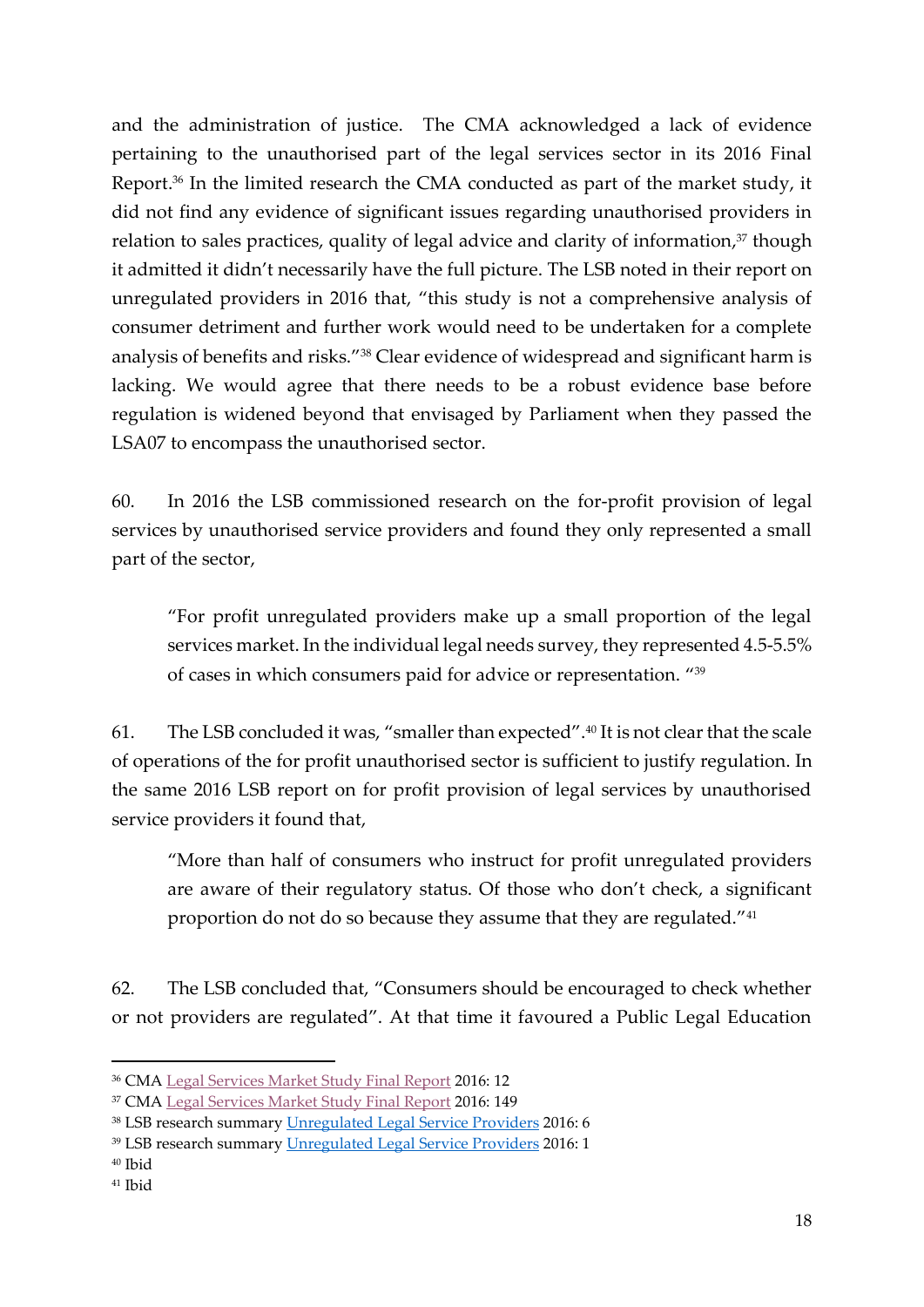approach to address consumers' lack of understanding of regulatory protection and did not to pursue an extension of consumer protection to unregulated providers. It is not clear what has prompted their change in approach.

63. The LSB's findings in relation to consumer ignorance of regulation were echoed by research commissioned by the CMA in 2016 where they found the majority of consumers of all legal services (from both authorised and non-authorised providers) did not check their providers' regulatory status, assuming they were regulated or not understanding what regulation meant.<sup>42</sup>

64. The Ipsos Mori research quoted in the 2016 LSB research indicated that only 55% of clients of unregulated providers checked their regulatory status and of those that didn't the three most prevalent reasons for not doing so were that they assumed they would be regulated, they didn't think regulation was important and they didn't know how to find the information.<sup>43</sup>

65. Consumers need to be aware of the protections, or lack thereof, that are inherent in regulation, particularly when they are using unregulated service providers. Helping them find that information and increasing their understanding of regulation to enable informed choice seems an obvious starting point.

66. There are other ways of extending consumer protections to the unauthorised sector that do not require expansion of the regulated sector. For example, they can purchase professional indemnity insurance or be voluntary members of an association that can process complaints and ascribe to a code of conduct. Indeed, the CMA in its final report recommended that the Ministry of Justice explore the potential of Alternative Dispute Resolution and self-regulation. The CMA noted that, "selfregulation (which covers around half of the unauthorised providers) has had a positive impact on the quality of unauthorised providers."<sup>44</sup> indicating this is a route worth pursuing.

67. We have expressed our concern about the operation of paid for Mackenzie friends in previous consultation responses. In 2016 in response to a consultation issued

<sup>42</sup> CMA [Legal Services Market Study Final Report](https://assets.publishing.service.gov.uk/media/5887374d40f0b6593700001a/legal-services-market-study-final-report.pdf) 2016: 111

<sup>43</sup> LSB research summary [Unregulated Legal Service Providers](https://www.legalservicesboard.org.uk/research/reports/unregulated-legal-service-providers) 2016: 27

<sup>44</sup> CMA [Legal Services Market Study Final Report](https://assets.publishing.service.gov.uk/media/5887374d40f0b6593700001a/legal-services-market-study-final-report.pdf) 2016: 149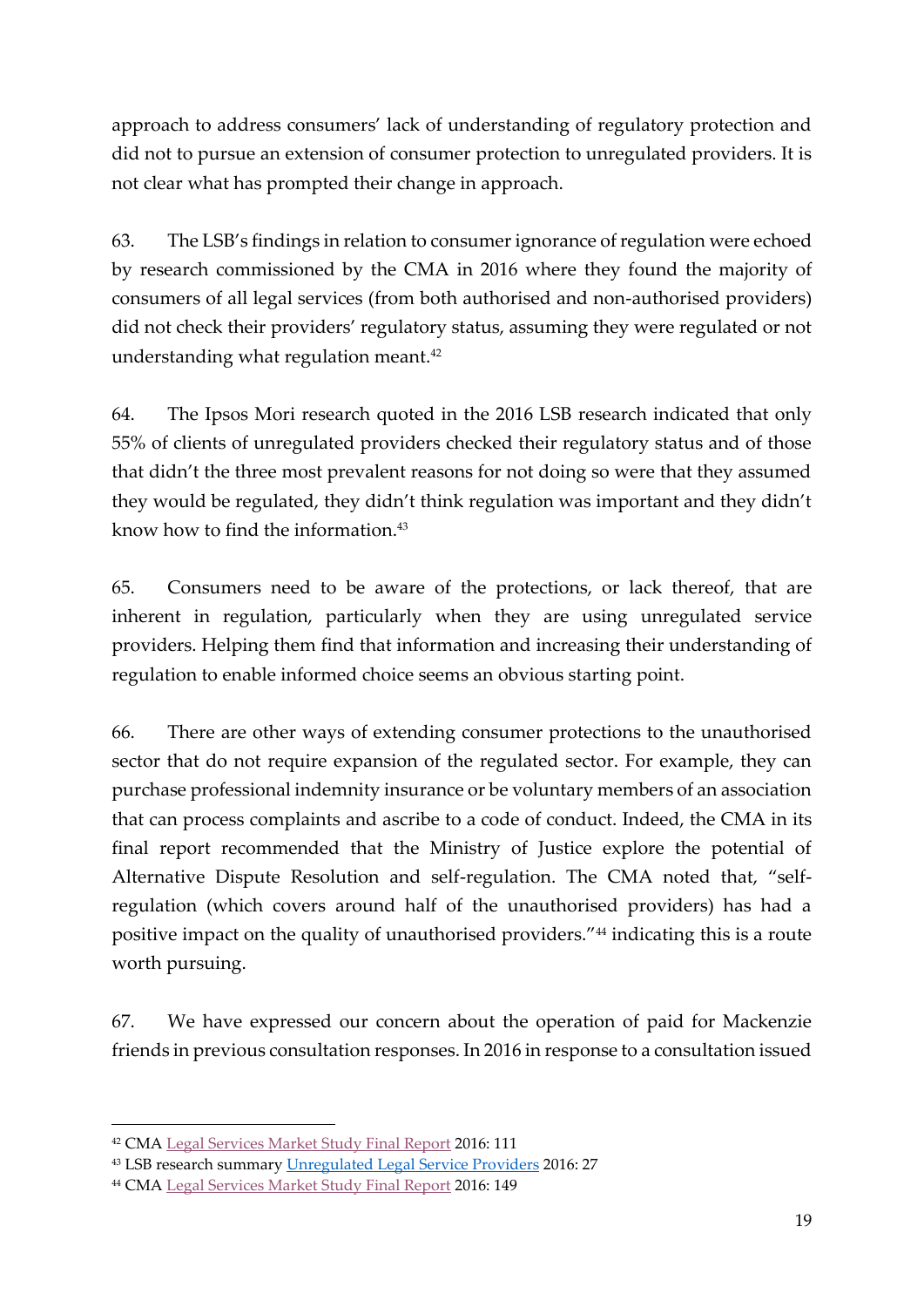by the Lord Chief Justice on reforming the courts' approach to Mackenzie friends we said,

"We think it wrong that McKenzie Friends, who typically are neither properly trained, nor regulated, nor insured, should be allowed to hold themselves out to the unsuspecting (and usually vulnerable) public as providing legal services for reward." 45

68. These concerns remain and we believe that remunerated Mackenzie friends should not be permitted in the public interest. The scale of the issue is we believe, small, but there is some anecdotal evidence of harm as well as some evidence as reported by the legal press.<sup>46</sup> We disagree with those that argue that some representation by remunerated Mackenzie friends is better than none at all.

69. A risk of extending regulation acknowledged by the CMA in their final report, is that, "any additional costs that providers incur may be passed onto consumers".<sup>47</sup> This is one of the risks of the idea currently being debated of compelling all providers of legal services to be part of a single register and this granting their clients the right to access Legal Ombudsman services.

70. Other challenges to the idea of a single register that we outlined in correspondence with Professor Stephen Mayson are:

- a. We question whether the Legal Ombudsman will have the capacity and expertise to deal with the complaints that will arise from consumers of newly regulated legal services providers. They are currently unable to keep up with their case load and the backlog of cases is growing.
- b. We would want robust reassurance that any cost associated with an expanded remit of the Ombudsman's would be borne by those

<sup>45</sup> [https://www.barcouncil.org.uk/uploads/assets/0d6d9eb1-8a4b-4cfc-](https://www.barcouncil.org.uk/uploads/assets/0d6d9eb1-8a4b-4cfc-b77d9f4649223867/barcouncilresponsetoproposalstoreformthecourtsapproachtomckenziefriends.pdf)

[b77d9f4649223867/barcouncilresponsetoproposalstoreformthecourtsapproachtomckenziefriends.pdf](https://www.barcouncil.org.uk/uploads/assets/0d6d9eb1-8a4b-4cfc-b77d9f4649223867/barcouncilresponsetoproposalstoreformthecourtsapproachtomckenziefriends.pdf) 2016:1/2

<sup>46</sup> See [https://www.lawgazette.co.uk/news/mckenzie-friends-giving-biased-and-misleading-advice](https://www.lawgazette.co.uk/news/mckenzie-friends-giving-biased-and-misleading-advice-university-study-finds/5102464.article)[university-study-finds/5102464.article,](https://www.lawgazette.co.uk/news/mckenzie-friends-giving-biased-and-misleading-advice-university-study-finds/5102464.article) [https://www.lawgazette.co.uk/news/mckenzie-friend-silenced](https://www.lawgazette.co.uk/news/mckenzie-friend-silenced-in-court-as-claimant-able-to-speak-for-herself/5104871.article)[in-court-as-claimant-able-to-speak-for-herself/5104871.article,](https://www.lawgazette.co.uk/news/mckenzie-friend-silenced-in-court-as-claimant-able-to-speak-for-herself/5104871.article)

[https://www.lawgazette.co.uk/news/parents-breach-court-order-after-advice-from-mckenzie](https://www.lawgazette.co.uk/news/parents-breach-court-order-after-advice-from-mckenzie-friend/5067868.article)[friend/5067868.article](https://www.lawgazette.co.uk/news/parents-breach-court-order-after-advice-from-mckenzie-friend/5067868.article)

<sup>47</sup> CMA [Legal Services Market Study Final Report](https://assets.publishing.service.gov.uk/media/5887374d40f0b6593700001a/legal-services-market-study-final-report.pdf) 2016: 16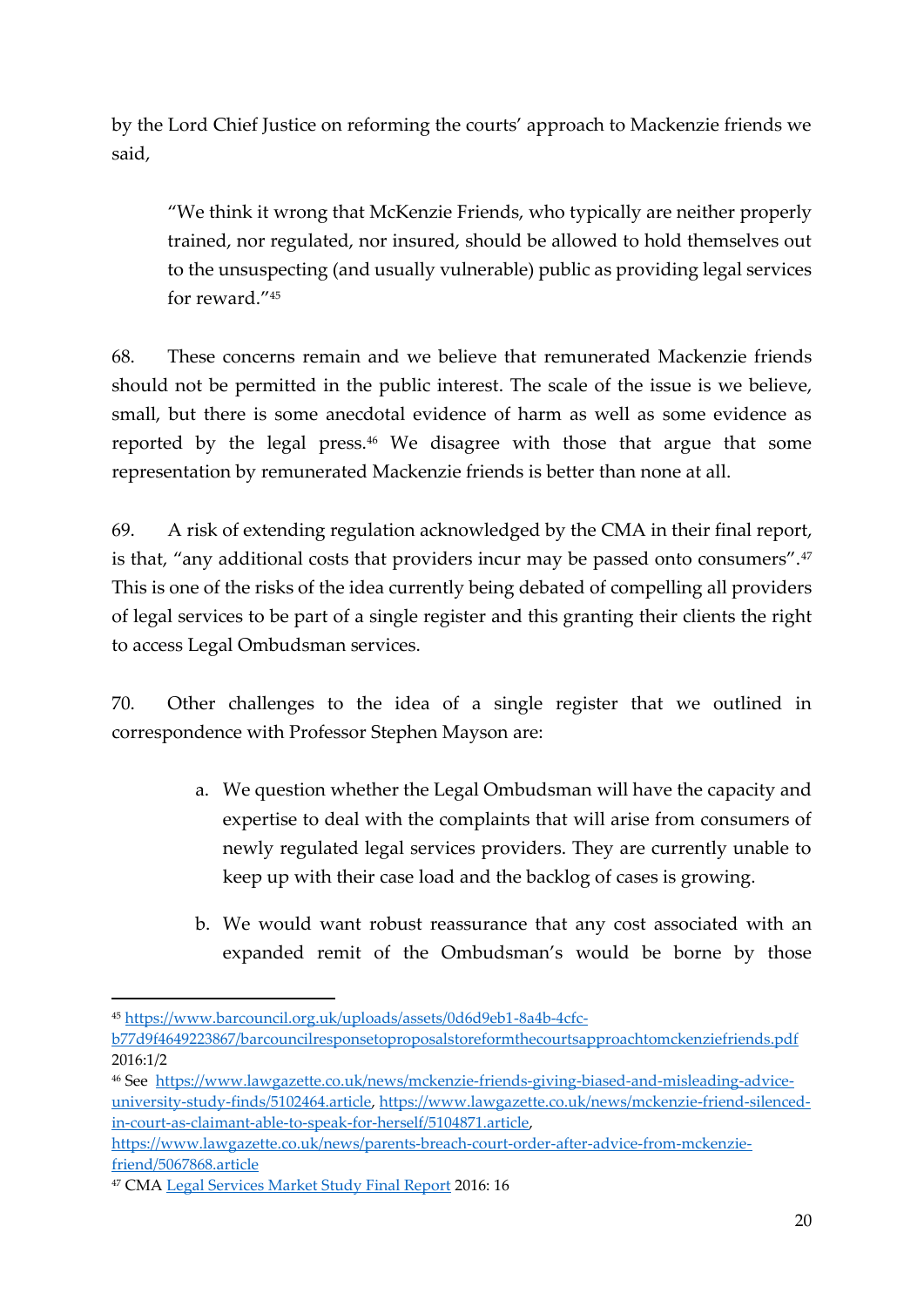additional providers and not those legal professionals who are already regulated by the Ombudsman and who pay it an annual fee.

- c. If a public register is utilising information that is already publicly available from legal regulators such as the BSB, there is a risk of causing confusion amongst consumers by duplicating information or by different information on the same provider being available. If there is a difference in information, how will the consumer know which is to be regarded as the most up to date?
- d. Even if the public register used information directly exported from regulators' existing registers, there may be compatibility issues in terms of different categories of information or incompatibility of IT systems. On the former point, the CMA noted that the BSB displayed the widest range of data on its website amongst legal regulators. Would the lack of comparable information available from other regulators mean that for the sake of consistency, a narrower range of categories would be available on the public register? It would not be in the interests of consumers for the information about barristers to be artificially constricted and would mean the public register were an inferior source of information as compared to the individual regulators' websites.
- e. There is also a potential issue with transferring information from each separate regulator to a central public register as this could include information that has been or will be deleted by the regulator according to their publication policies (e.g. for data protection or regulatory reasons). This creates a risk of disparity between a central public register and regulators' own public registers, resulting in a central register that cannot be relied on as being accurate or up to date.
- f. It is conceivable that the public may mistakenly believe that those on the register have legal qualifications and are subject to more extensive regulation than just falling within the ambit of the Legal Ombudsman. The register may create a veneer of respectability for those providers that were previously unregulated with consumers unaware that the only criteria for entry on the register is ability to pay the fee.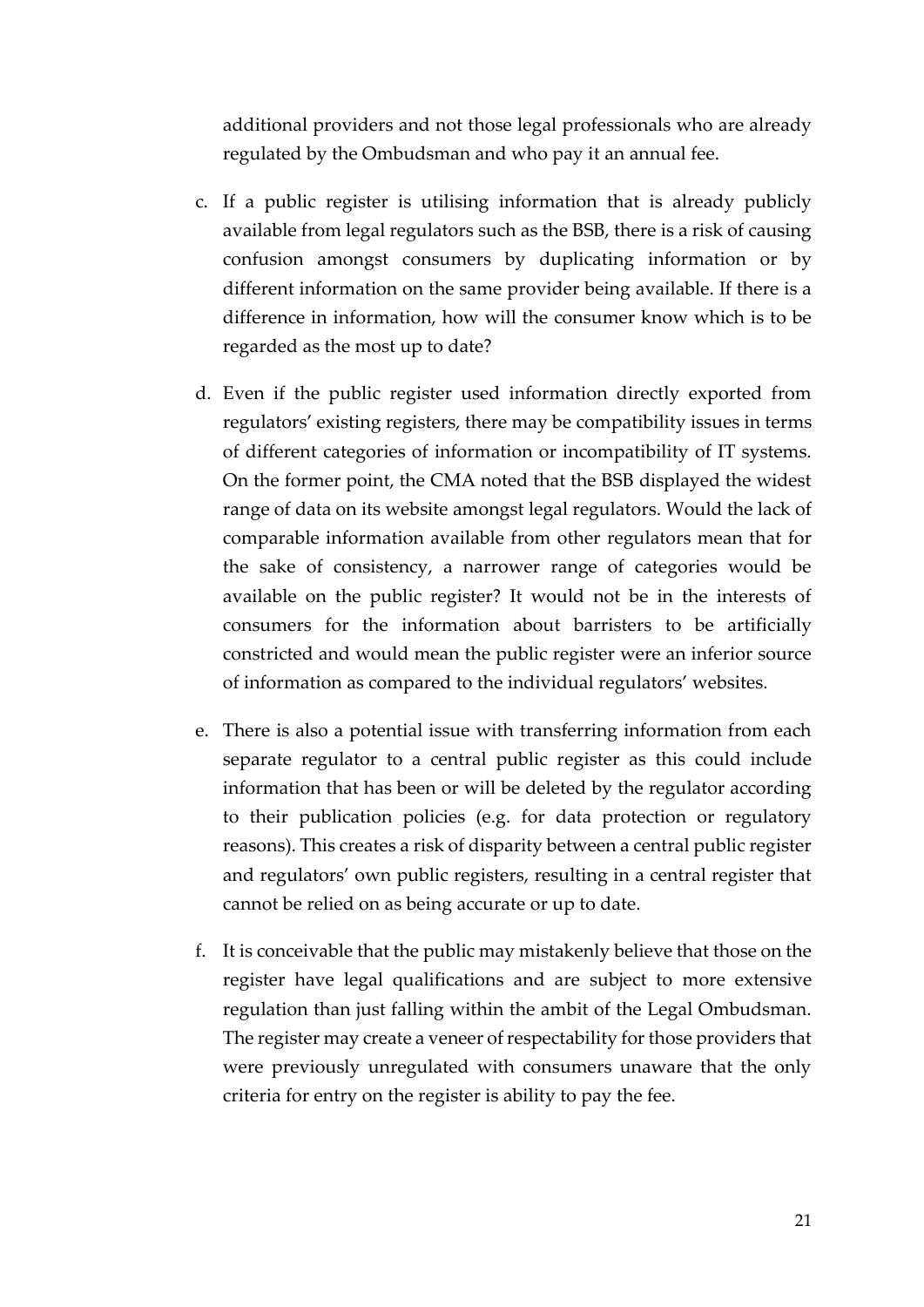- g. We are concerned that barristers are being 'caught up' in the efforts of trying to provide further protection to consumers from unregulated providers.
- h. A mandatory register would mark a significant change in approach to regulation of legal services in this jurisdiction which is fairly liberal by comparison to some other jurisdictions such as Germany and some states in the United States of America.

71. There is also an issue of definition. In the event that there was justification to extend regulation of some form to unauthorised providers there is the knotty issue of how you would decide who fell within the scope of regulation. Presumably this would turn on the definition of legal services but it is not clear whether this would be based on the Legal Service Act 2007 definition of "Legal Activity" or whether it would be redrawn as proposed by Professor Stephen Mayson with the inclusion of mediation and alternative dispute resolution (ADR). It is difficult to comment on the merits of extended regulation if we do not know where the boundaries lie and what would be encompassed and excluded.

**Q14. We recommended a review of the independence of regulators both from the profession and from government, to the MoJ in the CMA market study. Is that review still merited, taking into account, for example, the work that has been undertaken by the LSB on IGRs and the arguments put forward by the IRLSR?** 

72. As we stated in our 2016 response to further CMA questions, "An independent legal profession is a vital foundation for the rule of law. The legal system of the UK is widely seen as a model precisely because the legal professions operate independently of government."<sup>48</sup> In our view, there has been and should be no change to this position.

73. A significant amount of work has already been undertaken by the LSB in the last few years on the independence of regulators from the profession culminating in the publication of the revised Internal Governance Rules in July 2019 which pushed the interpretation of their powers as described in the LSA07 to the limit. We recently demonstrated to them our compliance with the new rules and we are confident that

<sup>48</sup> Bar Council response to CMA follow up questions, paragraph 44.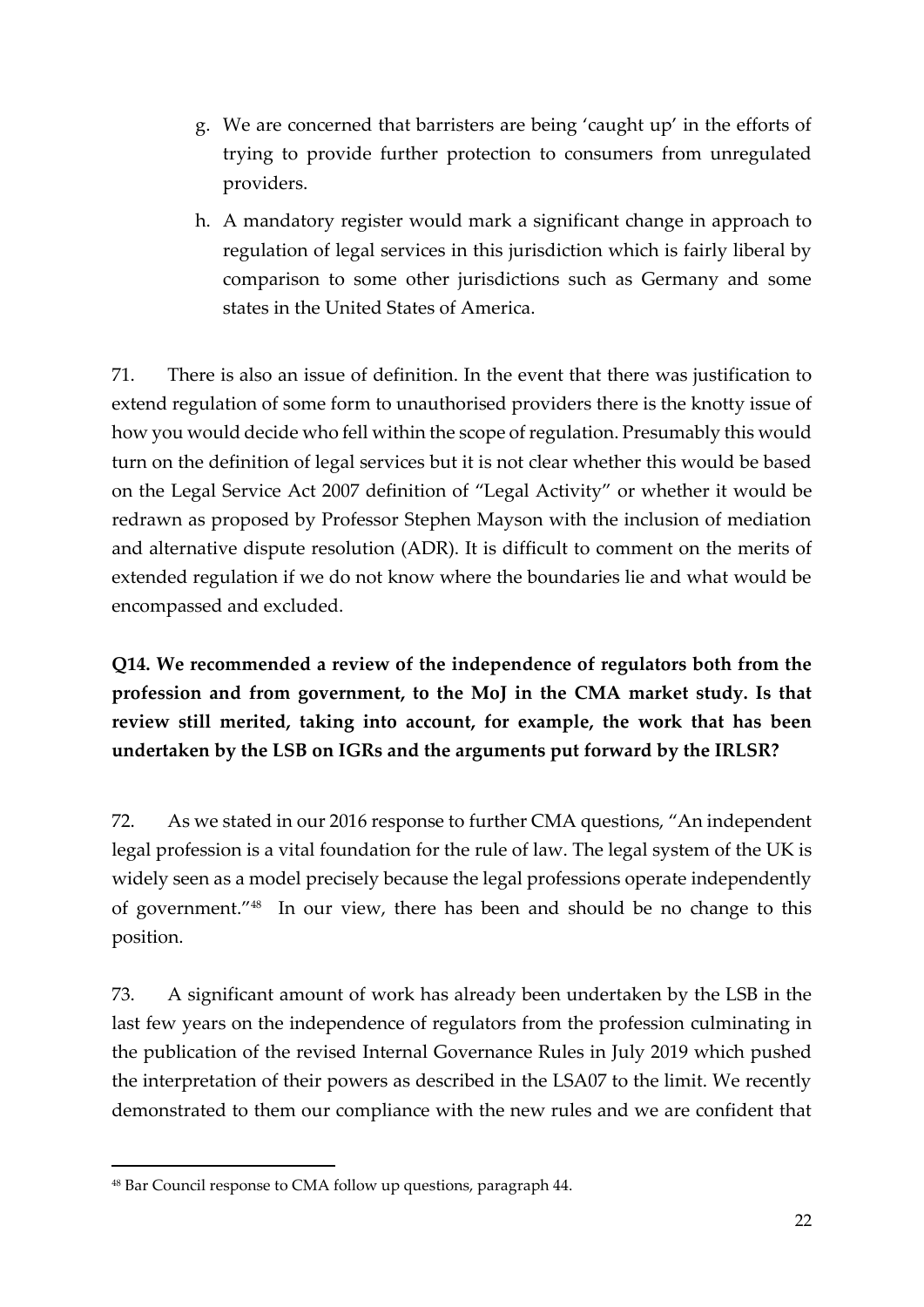the regulator is able and is perceived to be able to regulate with absolute independence. Compliance with the IGRs will now be monitored continuously through the regulatory performance framework following the transition period. A further review by the MoJ in this area is premature, unnecessary and inappropriate use of resources.

74. We would also like to note, as we did in our response to the LSB Draft Business Plan 2020, that the IGR project spearheaded by the LSB required us to respond to four consultations.<sup>49</sup> This necessitated significant work by senior office holders at the Bar Council, detracting resources away from other important work we do in relation to fulfilling other regulatory objectives. The fact that the LSB proposed rules that the Bar Council viewed as *ultra vires*, made the process more time-consuming and costly than it might otherwise have been.

# **Q15. What work has been undertaken by regulators to reduce the regulatory burden on providers of legal services for individual consumers and small businesses? What impact has this had?**

75. We view that the regulator is best placed to respond to this question. We would though like to comment on a few recent regulatory changes which will have impacted barristers.

76. The regulatory burden on barristers may in fact have increased or is increasing, rather than the decrease envisaged by the question. As an example, the BSB previously introduced a CPD regime which required barristers to complete 12 hours of accredited CPD points per year. Under the new outcomes-focussed approach CPD regime, introduced in January 2017, the "Established Practitioners Programme", there is no obligation for barristers to attend accredited courses or to complete a set number of CPD hours. Instead, barristers are required to reflect on their practice, implementing a programme of individual learning and development.<sup>50</sup> In 2019, the BSB commissioned independent research into the effect of the new CPD regime on barristers. We note in the research that "Overall, the evaluation suggests that, although a small minority of barristers would prefer to return to the old system, a majority like the flexibility of the new scheme and the range of CPD choices and

<sup>49</sup> [https://www.barcouncil.org.uk/uploads/assets/a30cd97b-e819-47d7-ab0ad828a6f3e544/Bar-Council](https://www.barcouncil.org.uk/uploads/assets/a30cd97b-e819-47d7-ab0ad828a6f3e544/Bar-Council-response-to-LSB-Draft-Business-Plan-2020-21.pdf)[response-to-LSB-Draft-Business-Plan-2020-21.pdf](https://www.barcouncil.org.uk/uploads/assets/a30cd97b-e819-47d7-ab0ad828a6f3e544/Bar-Council-response-to-LSB-Draft-Business-Plan-2020-21.pdf)

<sup>50</sup> More information on the CPD regime can be found here: <https://www.barstandardsboard.org.uk/for-barristers/cpd.html>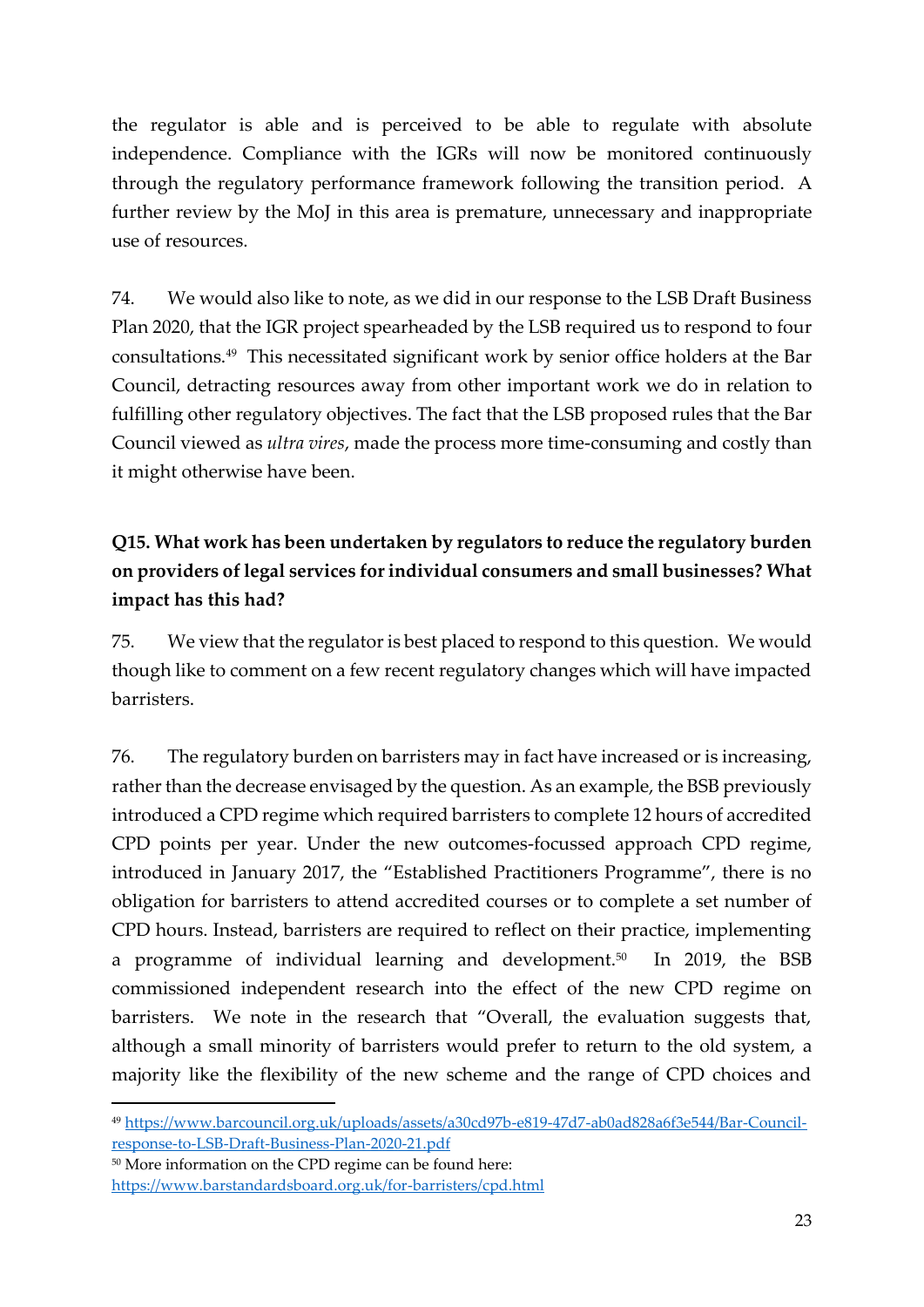content that can now be included as CPD. Criticisms of the new scheme are focused on the administrative burden on individual barristers associated with completing the paperwork requirements for the scheme."<sup>51</sup> Anecdotally, we understand this more risk based approach has placed an increased burden on barristers who are taking the new regime seriously and trying to adapt to its new criteria.

77. Another change on the regulatory landscape is the review of the BSB Handbook currently being undertaken by the BSB. In 2019 the BSB launched a Call for Evidence to help it scope a review of the BSB Handbook. As noted in our response to the Call for Evidence, the superseding of the previous Code of Conduct and Annexes with the BSB Handbook in 2014 was a significant change, to which the profession is to a large extent still adjusting.<sup>52</sup> At the Bar Council, we have an Ethical Enquiries Service which is a confidential service for the benefit of barristers and staff . It serves to assist them to identify, interpret and comply with their professional obligations under the BSB Handbook. On average, the service receives 6000 calls to the line each year. In the twelve months from April 2019 to March 2020, 683 written queries were received and responded to by the team, an increase from 610 for the same period in 2018/2019 and 576 in 2017/2018. There was a notable uptick in written queries when the Covid19 crisis began in March 2020, with the number of queries almost doubling that month. The phone lines were also very busy during this time. The volume of queries received demonstrates that barristers take their ethical obligations seriously and aspire to high professional standards which in turn provides additional consumer protection. As a result, a potential change towards a principled or outcomes focussed approach to the BSB Handbook is unlikely to decrease the regulatory burden on barristers but may actually have the result of increasing the regulatory burden, as barristers try and adjust to the new rules.

78. Aside from the BSB, we also note that the Bar is still adapting to a plethora of regulatory changes including the General Data Protection Regulations, to which there are at least six guidance documents published on the Bar Council's library of advice documents, the Ethical Enquiries Hub.<sup>53</sup> In addition there are the Money Laundering Regulations, of which it is the duty of every barrister to understand the principles of money laundering and terrorist financing and how to recognise them. The [Money](http://www.legislation.gov.uk/uksi/2017/692/contents/made) 

<sup>51</sup> [https://www.barstandardsboard.org.uk/uploads/assets/dd46364c-4904-421b-9686037fd6155e95/IRN-](https://www.barstandardsboard.org.uk/uploads/assets/dd46364c-4904-421b-9686037fd6155e95/IRN-Research-BSB-CPD-Evaluation-Research-Report-Final.pdf)[Research-BSB-CPD-Evaluation-Research-Report-Final.pdf](https://www.barstandardsboard.org.uk/uploads/assets/dd46364c-4904-421b-9686037fd6155e95/IRN-Research-BSB-CPD-Evaluation-Research-Report-Final.pdf) , page 7

<sup>52</sup> [https://www.barcouncil.org.uk/uploads/assets/14c30381-0723-4d57-](https://www.barcouncil.org.uk/uploads/assets/14c30381-0723-4d57-b5e55c6d74ea55f3/barcouncilresponsetobsbcallforevidenceonbsbhandbook.pdf)

[b5e55c6d74ea55f3/barcouncilresponsetobsbcallforevidenceonbsbhandbook.pdf,](https://www.barcouncil.org.uk/uploads/assets/14c30381-0723-4d57-b5e55c6d74ea55f3/barcouncilresponsetobsbcallforevidenceonbsbhandbook.pdf) page 8

<sup>53</sup> <https://www.barcouncilethics.co.uk/>